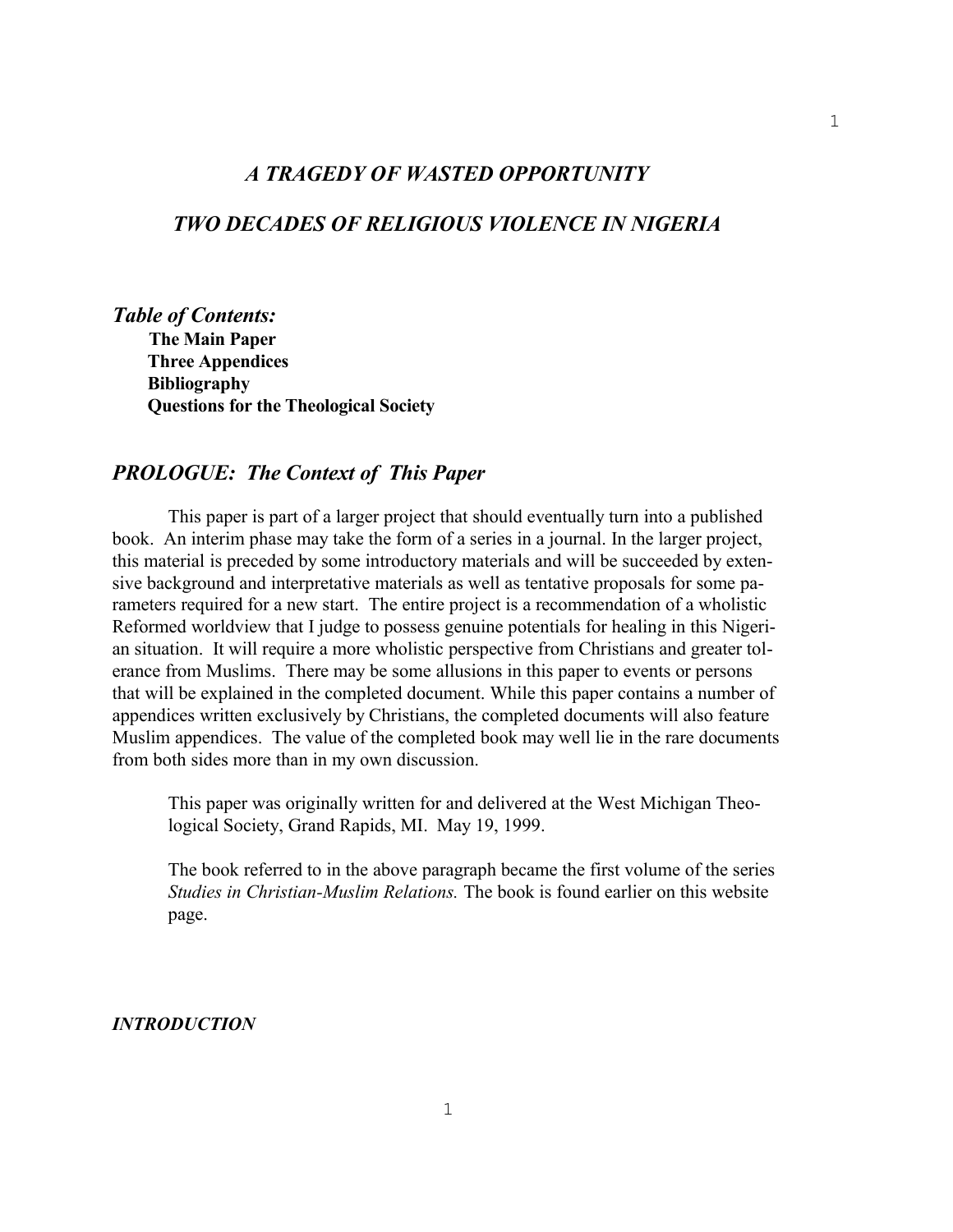The subject of this paper is the long series of religious riots that have characterized Christian-Muslim relations in Nigeria from the late 1970s into the 1990s. The emphasis is on the events themselves. The causes and interpretations of these riots will be the subject of subsequent papers. A hard distinction between fact and interpretation is mythical, of course, for we see facts only through our interpretation. Nevertheless, we will try to emphasize the event aspect of these developments, while realizing that interpretation is inevitably involved. In subsequent papers we will try to turn the tables around by concentrating on interpretation.

As dubious and fluid as Nigerian census statistics are, $<sup>1</sup>$  $<sup>1</sup>$  $<sup>1</sup>$  they leave us no doubt that</sup> we have here two huge religious blocks facing each other in a dynamic that is totally unique. No other country has the dubious distinction of having two such huge and relatively equal blocks of Christians and Muslims face each other with such mistrust.<sup>[2](#page-1-1)</sup> These two blocks are at such dangerous loggerheads with each other that the country has several times tottered on the brink of another civil war. This religious tension is often cited as one of the two most serious problems threatening to destroy the country.<sup>[3](#page-1-2)</sup>

Muhib Opeloye describes the Christian-Muslim situation in Nigeria as "marred by dissension, acrimony, rancour and discord leading to perpetual religious crises and controversies which have constituted a threat to the stability of the nation."[4](#page-1-3) Correctly spoken. To the Westerner with his tendency to trivialize religion, these riots are almost unbelievable in their ferociousness and intensity.

Though I am not about to delve into past well-known conflicts between Christians and Muslims such as the crusades and colonialism, it should be realized that the resentment and suspicion these have provoked are still very much part of the Muslim psychological baggage everywhere, Nigeria included. One can hardly understand the resentment and suspicion of Nigerian Muslims toward both Christians and Westerners without remembering those historical movements. So-called "radical" Nigerian Muslims frequently appeal to those Christian offenses whenever the former plan an attack either on Christians or on the government.

The Christian Association of Nigeria (CAN), the widest ecumenical body in the country representing all Christian traditions from Charismatics to Roman Catholics, published a full report on the Kaduna riots of 1987.<sup>[5](#page-2-0)</sup> That release lists nine previous wellknown riots as to year, location and principal actors and then goes on to describe the tenth in detail. Their list includes:

<span id="page-1-0"></span> $1$  In my forthcoming book, the materials in this paper will be preceded by a short discussion on the statistics issue.

<span id="page-1-1"></span>Of course, Indian statistics would be more impressive, but there neither Christians nor Muslims would even think of claiming majority status. Lebanon provides somewhat of a parallel, but the numbers there are minuscule compared to Nigeria.

<span id="page-1-3"></span><span id="page-1-2"></span>Two of the many prominents who have warned the country about such a possibility are Prof. I. Audu and Dr. C. Abashiya, both prominent Christians from Fulani background (*TC*, 5/87, pp. 4-5).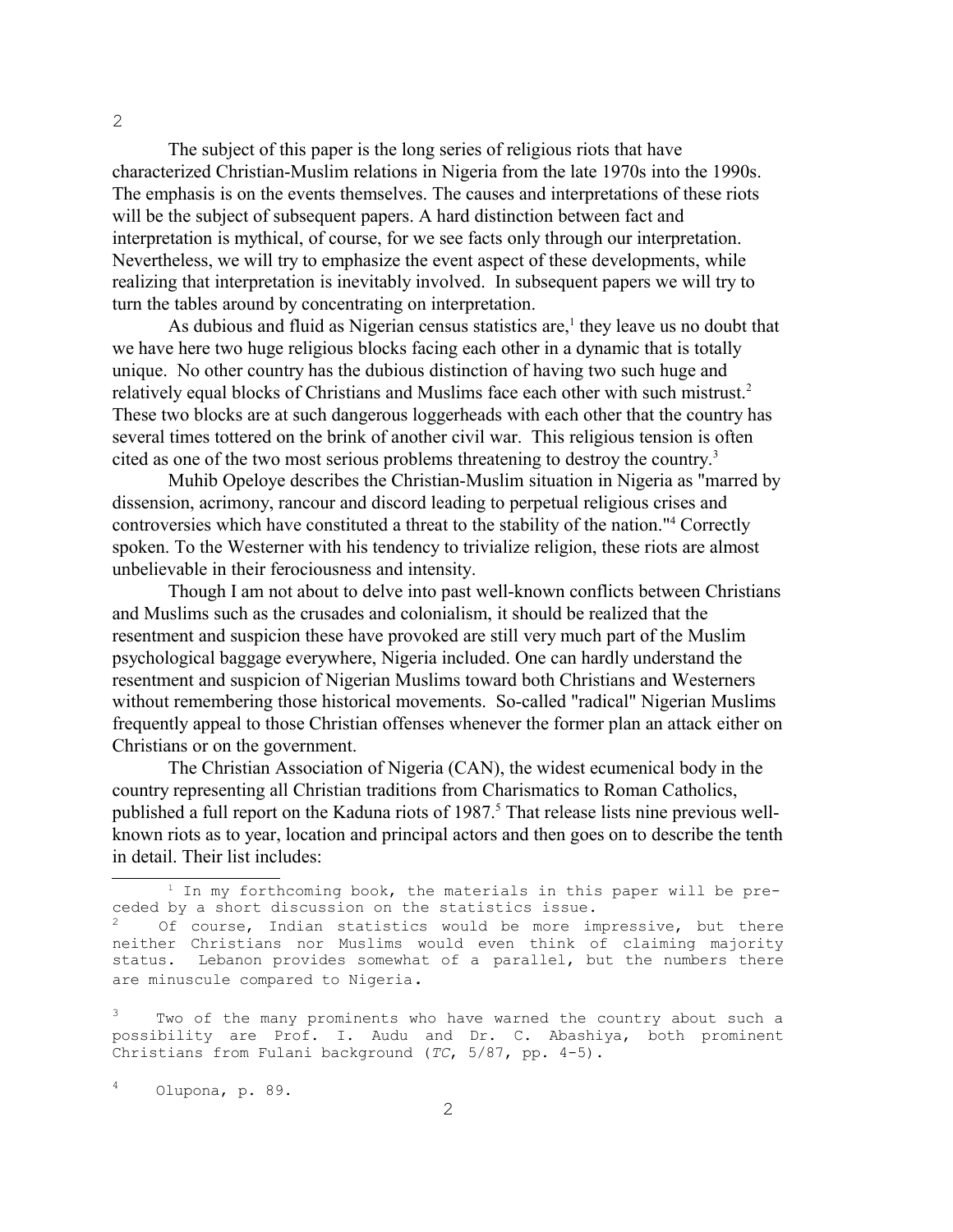1980-- Zaria and Kano 1982-- Maiduguri, Rigassa and Kano 1984-- Jimeta-Yola, Gombe 1986-- Ilorin, Ibadan 1987-- Kaduna State<sup>[6](#page-2-1)</sup>

However, even prior to the Kano riot of 1980, according to a government report, there had already been over 30 "violent incidents of riots" in the northern states.<sup>[7](#page-2-2)</sup> Since then, others have occurred as in Katsina, Bauchi and, again, Kano in 1991, in Zangon-Kataf in 1992 and in Jos during 1994. On May 31, 1995, on my way to the Kano airport, we needed police escort to work our way around the city to avoid a riot between local Muslims and Ibos, who are largely identified as Christians. Reports keep coming in of demonstrations and skirmishes in 1998 as well. The list grows longer by the day. By the time this study appears in a published book, it will certainly be outdated in terms of the riot list.

### *Types of Riots*

These riots have had a number of different motives and shapes. At times they are intra-Muslim affairs, with one sect attacking another. Sometimes they are aimed at the government and could be considered political in nature, though a more accurate description might be "politico-religious," for religious concerns are never far from Muslim politics. At other times, they are directed against Christians. Often a combination of motives is at work that is difficult to ferret out precisely.

Nigerian governments dislike labeling riots "religious." They often attempt to give them a political colouration or dismiss them as the work of hooligans, as did Kaduna Governor Umar with respect to the Kafanchan riots.<sup>[8](#page-2-3)</sup> Christians will usually claim Muslim intolerance as the main reason. Two other major interpretations hold that these riots are the result of either political manipulation or of worsening economic conditions. We will meet all of these interpretations as we go along

### 1. *Intra-Muslim Riots*

As to intra-Muslim riots, the December, 1980 riot in Kano is a good example—or, rather, evil example. The Maitatsine sect unleashed a three-day riot in which almost 4200 people were killed, mostly Muslims. The purpose apparently was to reform Muslim worship and get rid of whom they considered Muslim infidels. Some Christians were also killed and many church buildings were attacked.<sup>[9](#page-3-0)</sup>

<span id="page-2-0"></span>CAN Release: "The 1987 Kaduna State Religious Disturbances: A Modern Day Jihad Being Inflicted on Nigeria." 1987.

<span id="page-2-1"></span><sup>6</sup> List also appears in *Tidings*, No. 2/87, p. 28.

<span id="page-2-2"></span> $^7$  Kukah, p. 154.

<span id="page-2-3"></span><sup>8</sup> Kukah, pp. 200-201.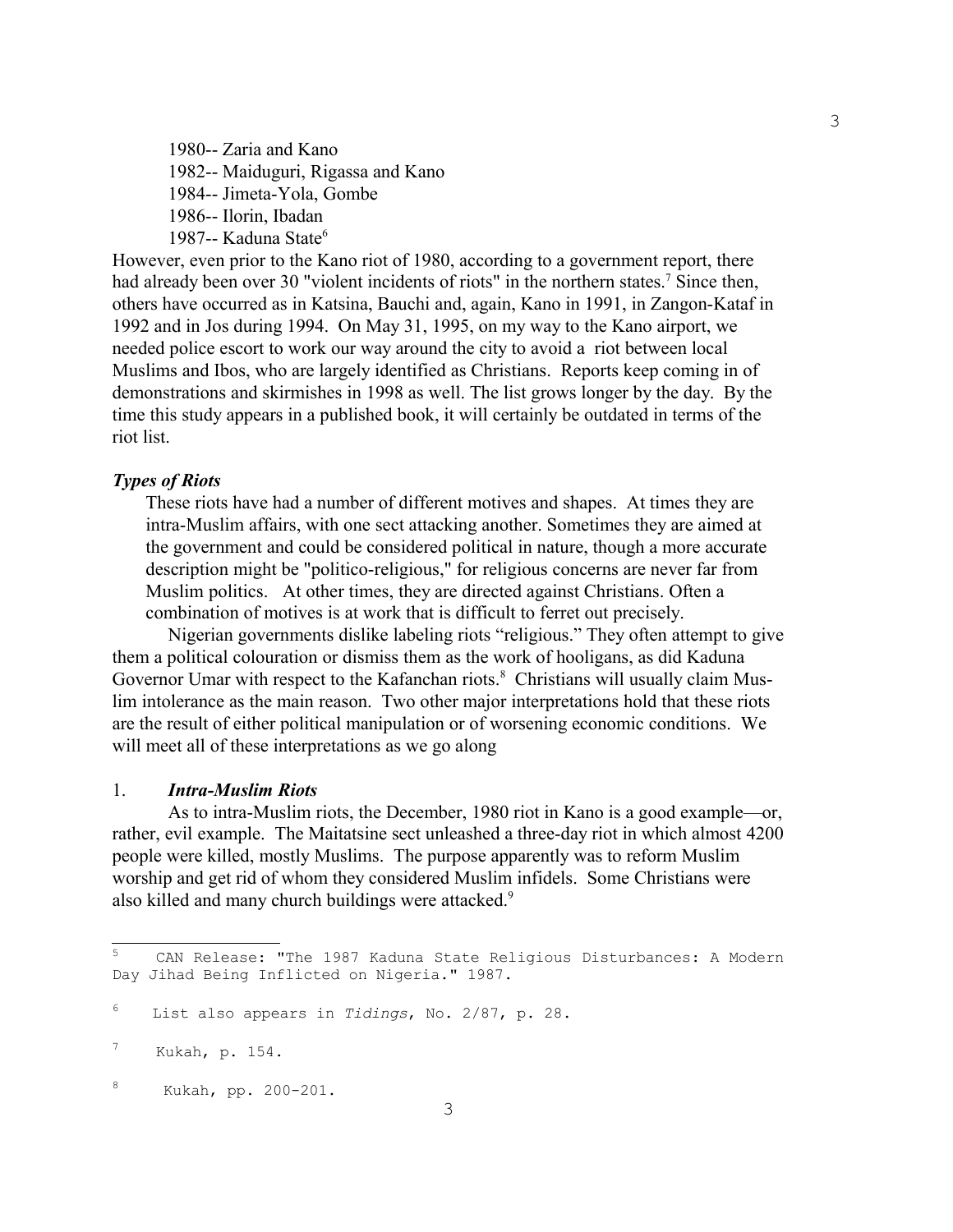Another intra-Muslim riot took place during October, 1982, when the same Maitatsine sect killed some 400 people in Maiduguri and destroyed much property. The government banned the sect. But in February, 1984, they struck in Jimeta, Yola. 763 were killed and almost 6000 were displaced. In 1985 the same sect killed over 100 people in ten hours of fighting in Gombe.[10](#page-3-1)

## 2. *Anti-Government Riots*

An example of an anti-government riot is the one that took place in April, 1991, in Katsina. Yakubu Yahaya, according to some, a leader of the Muslim Shi'ite sect,<sup>[11](#page-3-2)</sup> defied the state governor. The situation soon turned into chaos as buildings and cars were set ablaze. 2000 followers had been brought into the city to support Yahaya. The spark that triggered it was a magazine article that allegedly insulted both Christ and Mohammed.<sup>[12](#page-3-3)</sup>

As Yahaya himself tells the story, his group first went to the sales office of *Daily Times*, a Federal Government newspaper, where the offending magazine was lodged. They took all the copies of the magazine outside and burnt them. He explains,

While doing that, we did not touch any of the staff of *Daily Times* nor did we insult anybody. We burnt the publications in order to express our displeasure with the *Daily Times* for putting up two of our prophets to ridicule. We know that the punishment of whoever ridicules our prophet is death, but we could not carry out this sentence because we did not know the actual person who was responsible for the act. This was why we had to punish the Company with the hope that our action will serve as deterrent to others.

Subsequently, Yahaya went to the mosque to appeal to fellow Muslims to join him in a further protest against the paper's blasphemy. He reminded them that though a *muzahara* is to be "peaceful and orderly.... We will not hesitate to remove any unruly person from our midst."

Then the police accosted the procession and fired teargas. Confusion set in and people ran helter skelter. Several government buildings and cars were set afire. 161 people were arrested. Many were imprisoned. When the first ones completed their sentences and were released, members of the Islamic Movement from other places came to rejoice with them. Again, the police fired teargas and arrested over 250 of them! Two people died.

<span id="page-3-2"></span> $11$  Yahaya and his immediate followers deny his being leader of this sect or even its existence, since Islam officially knows of no sectionalism. These reports are described by his aides as mere journalistic inventions (*TSM*, 27 Sep/92, p. 19).

<span id="page-3-3"></span><sup>12</sup> *Newswatch*, 29 Apr/91, p. 16. *TSM*, 27 Sep/92. M. D. Sulaiman, p. 10.

<span id="page-3-0"></span><sup>9</sup> *Tell*, 28 Oct/91, p. 3; *African Concord*, 28 Oct/91, p. 30

<span id="page-3-1"></span> $10$  Newswatch, 6 May/91, p. 16.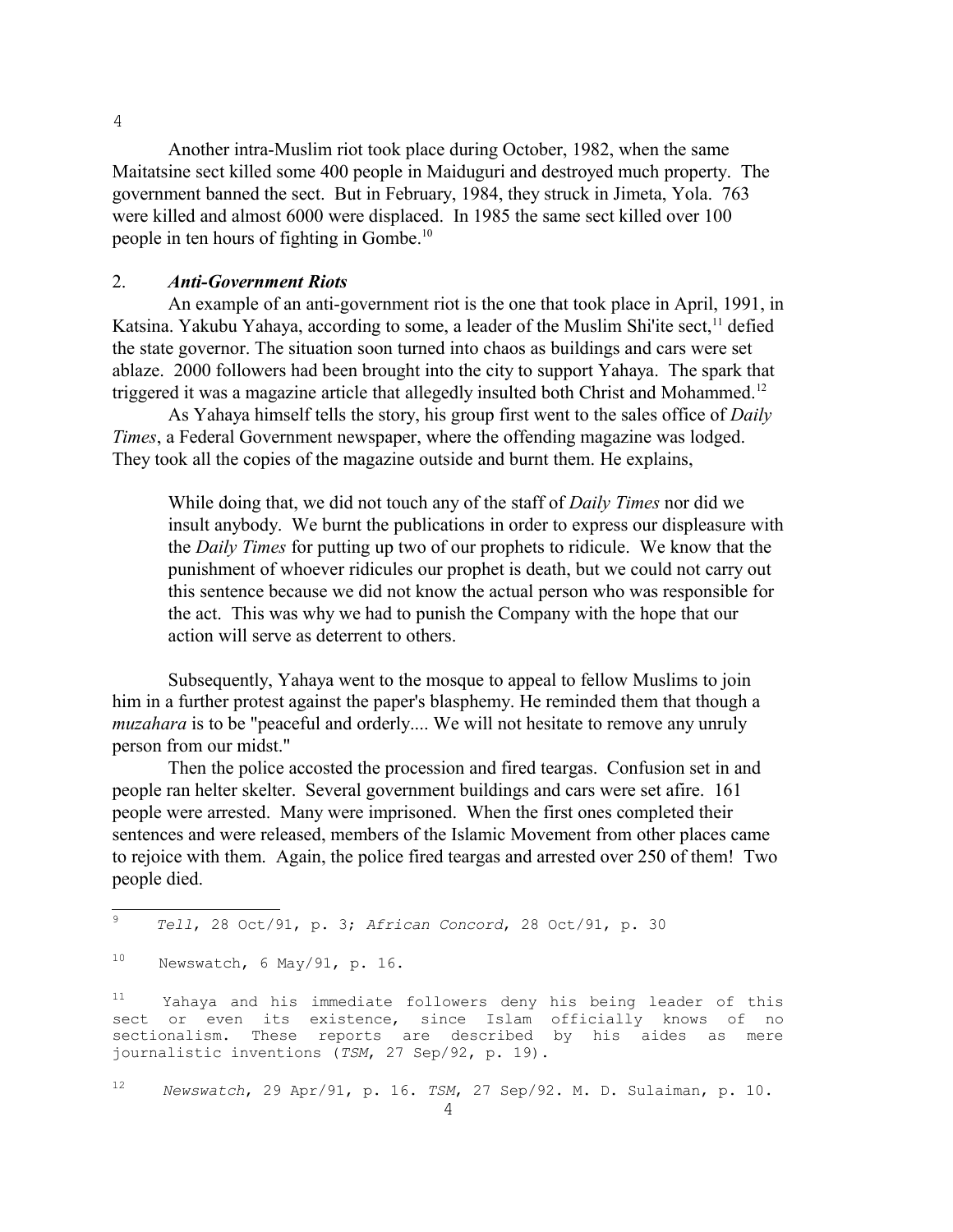And then there was the case of Jos in 1994. Jos has generally been a peaceful city with indigenes living together with large groups of non-indigenous Muslim northerners. That situation was put in jeopardy in April, 1994, when a peaceful demonstration of indigenous people, a combination of largely Christians and Traditionalists, was followed a few days later by a violent riot on the part of so-called "*Jasawa*," Hausa-Fulani Muslim settlers from Bauchi to the north who had been moved to Jos by the colonial government early in the century.

 It appears that Jos was at one time under the rule of the Muslim Emir of Bauchi. That Emir appointed a Hausa man Chief of Jos. In 1926, the Jos area was separated from Bauchi and the chieftaincy returned into the hands of the indigenous people. In 1987, a Hausa Muslim politician, Alhaji Saleh Hassan, reportedly called upon Jasawa youths to recover the chieftaincy of Jos as their right. This call set into motion a set of dynamics that reached its climax in 1994 with the appointment of a *Jasawa* member as Chairman of the Jos North Local Government by the Muslim military administrator of Plateau State. Strong, though non-violent, protests on the part of the indigenes prompted the suspension of the appointment. A few days later the suspension order led to a violent riot on the part of the *Jasawa.* They made havoc of the town and caused significant burning, looting and killing. "Peace" was restored only by police and the military, but the tension remained. Neither group gave up its claim.<sup>[13](#page-4-0)</sup>

### 3. *Anti-Christian Riots*

As to Muslim riots either directed against Christians or in which Christians have been among the special targets, there have been several. In October, 1982, the Muslim Student Society  $(MSS)^{14}$  $(MSS)^{14}$  $(MSS)^{14}$  protested against the location of an Anglican church in Kano on the grounds that it was too close to a mosque. Now the church had been there since around 1930, while the mosque was built between 1968 and 1970! However, the Anglican Archbishop of Canterbury had visited the place earlier in the year to lay the foundation stone for a new church building on the same site. The police successfully protected that church, but many others were destroyed and 44 people were killed.<sup>[15](#page-4-2)</sup>

Bauchi state was the scene of a 1991 riot when a Christian butcher, a member of the Sayawa tribe in the Tafawa Balewa Local Government area, sold pork to a Muslim. The pork was not the only provocation. Part of the problem was the Christian challenge to the Muslim monopoly of the butcher's trade and of the northern abattoirs. Another long-time simmering problem in the area was alleged Muslim suppression of Christians and the desire of the indigenes to have an indigenous chief replace Muslim chiefs imposed on them. Four days of riots produced hundreds of dead and even more injured.

5

<span id="page-4-0"></span><sup>13</sup> *NS*, 20 Apr/94.

<span id="page-4-1"></span> $14$  The MSS has been described as the youth wing of JNI. The late Abubukar Gumi was at one time its "inspirer and guide," according to Mohammed Dahiru Sulaiman, p. 5.

<span id="page-4-2"></span><sup>15</sup> *Today's Challenge*, Mar-Apr/83, pp. 16-19. Kukah, pp. 158-159.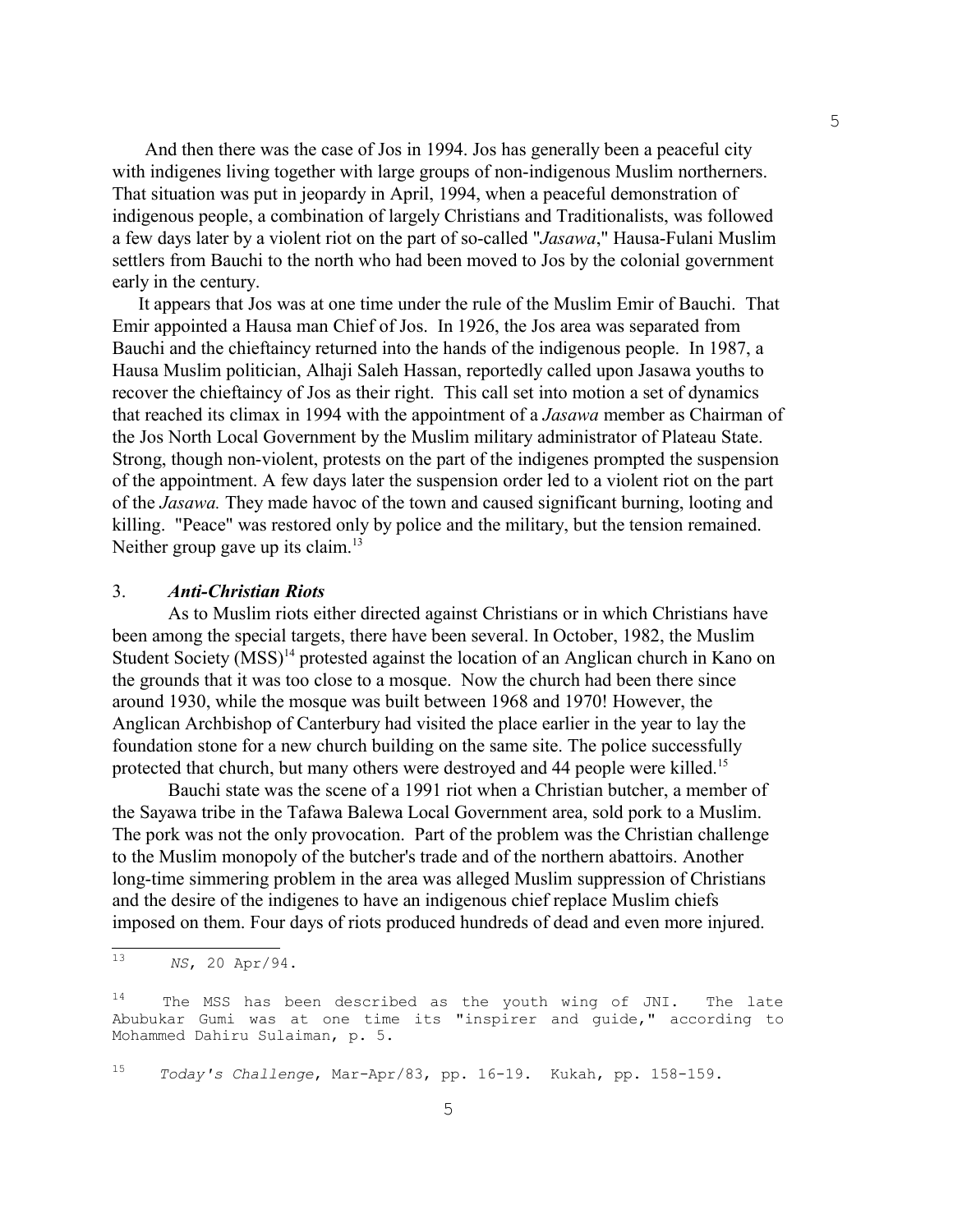Thousands took refuge in neighbouring states, especially Plateau State. Houses, hotels, shops and some 20 churches were burnt.<sup>[16](#page-5-0)</sup>

Three years later, nothing had yet been done to implement the recommendations of the committee assigned to study the causes of this riot. The promised Sayawa Chiefdom to be cut out of the Muslim Bauchi emirate was still no reality. The state administrator in 1994, bearing a Christian name, described the issue as very delicate. No doubt! Neither had the N25 million compensation package been distributed amongst the victims.<sup>[17](#page-5-1)</sup>

Kano has been particularly vulnerable to riots. The October 29, 1991 issue of *Tell* screams out once again, "Bloodbath in Kano: Religious Fanatics Strike Again." Christians had invited Evangelist Reinhard Bonnke from Germany for an evangelistic campaign scheduled for October, 1991, and had dubbed it a "crusade," a word that will immediately rankle Muslim ears and remind them of the crusades of past centuries. Previously, two Muslim evangelists had been denied visas and a third had been deported. In addition, Muslims were denied the use of the Race Course for one of their celebrations, while Bonnke's crusade was originally scheduled to be held there. It would indeed appear that for some strange reason the Kano authorities had favoured Christians in this issue and discriminated against Muslims. The riot that ensued killed hundreds of people. Over 60 Ibo and Christian businesses and more than ten churches were destroyed.

The difference between this riot and most others is that Christians and nonindigenes, mostly Ibos, retaliated. They burnt some buildings and killed some Muslim fundamentalists. CAN denied that it had organized this retaliation and insisted it was a spontaneous response from the threatened people.

This riot was interpreted in two ways. Many journalists and the Kano State Government saw it as basically religious in nature. Other journalists sought the cause in economic conditions--the unemployed vs successful Ibo traders.<sup>[18](#page-5-2)</sup>

In all of these riots CAN emphasizes that the culprits are various groups of Muslims, including the Maitatsine sect and the MSS. And in all of them, except one in May, 1980, CAN reports destruction of properties, including, churches and, frequently, lives.

<span id="page-5-2"></span><sup>18</sup> *Citizen*, 21 Oct/91, pp. 7, 12-18. *Tell*, 28 Oct/91, pp. 13-16. *Nigeria's Christian Digest*, 3:20/91, pp. 11-15. *Newswatch*, 28 Oct/91, pp. 14-18. *African Concord*, 28 Oct/91, p. 33. Dare Babarinsa's report in *Tell* is highly recommended reading for anyone wishing to get a feeling for the unbelievable atrocities that were committed under the familiar Muslim battle cry "Allahu Akbar!" But one also gets the impression that Christians were hell-bent to pursue their course regardless of the likely consequences. Though there is no excuse for the intransigence of Muslim intolerance, I question the wisdom of Christian leaders to proceed with their plans under such circumstances. But I also understand their their constitutional rights. I am indebted to Bishop Josiah Fearon for having provided much of the material for this summary of riots.

6

<span id="page-5-0"></span><sup>16</sup> N*ewswatc*h, 6 May/91, pp. 10-17.

<span id="page-5-1"></span><sup>17</sup> *NS*, 20 Apr/94.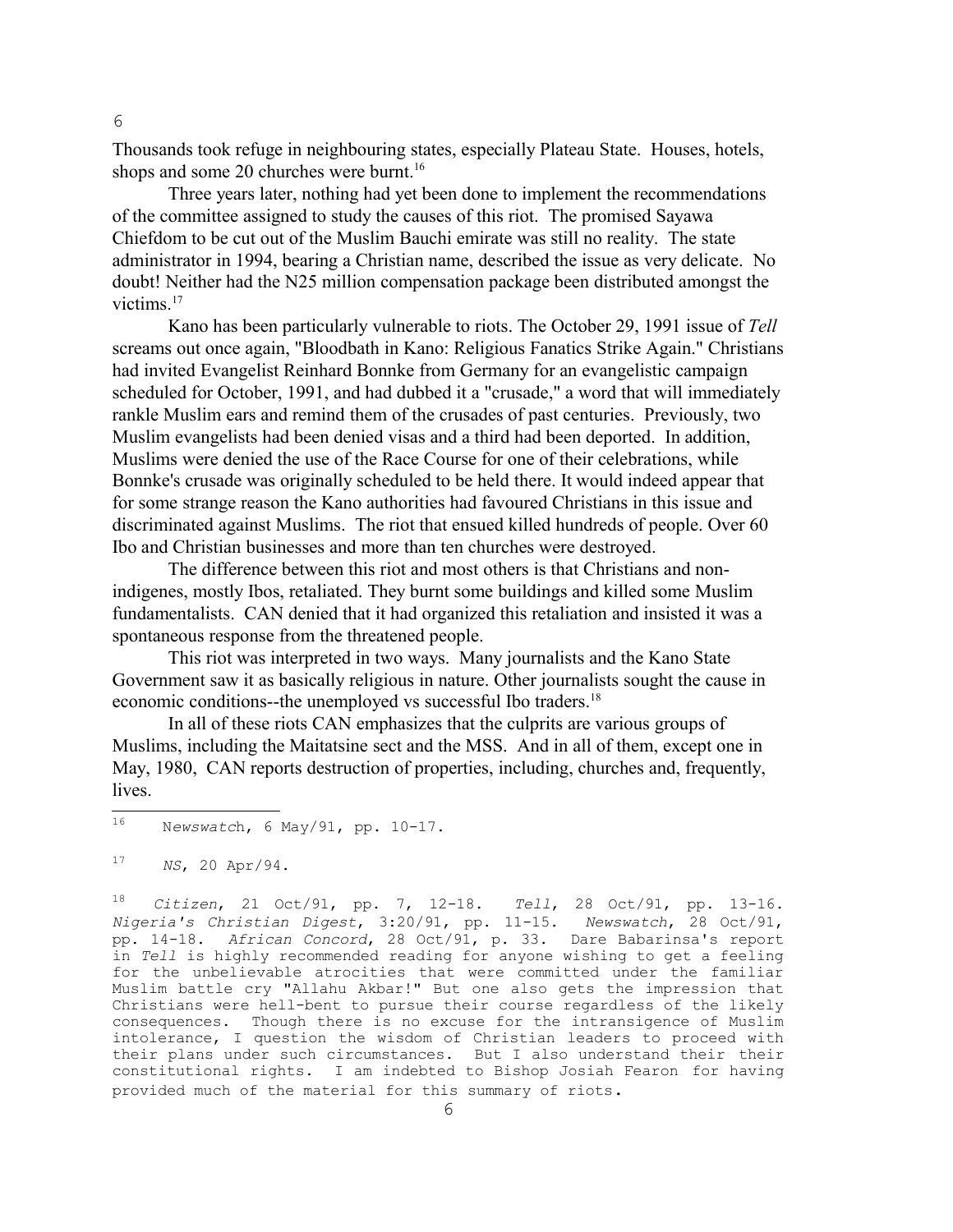The tenth riot in the CAN list of 1987 is the main subject of that release. The immediate cause(s) started in Kafanchan in March, 1987, but soon covered much of Kaduna State. I am treating it more extensively because many of the issues involved are illustrative of almost all the problems dividing the two religious communities. It was also so serious that then President Ibrahim Babangida described it as an attempted civilian coup.

CAN published this news release because it feels "the truth of the matter must be told, for in knowing the truth and standing by it, lies our national salvation." It believes that, once they know the truth, "all Nigerians of good will and the government should take concerted action to stem the tide of Muslim religious intolerance." It is in this spirit that I summarize the Kafanchan riot and its aftermath that covered most of Kaduna State.

 CAN interprets this and most of the other disturbances as Muslim attacks against the fundamentals of the Christian faith. The Kafanchan riot was preceded by the Muslim publication of such provocative documents as "Jesus Is Not the Son of God" and "The Holy Bible Is Not the Word of God." The Christian community of Ahmadu Bello University (ABU) in Zaria reports that the distribution of videos produced by one Ahmed Deedat of South Africa dwelling on similar anti-Christian themes, was aided by government agencies such as various state branches of the national television network and the Kaduna International Trade Fair.<sup>[19](#page-6-0)</sup> Only six weeks prior to this eruption, documents traced to Jama'atul Nasril Islam (JNI), the Muslim equivalent to the Christians' CAN, and to an Indian student dismissed from the Jos ECWA<sup>[20](#page-6-1)</sup> Theological Seminary, were circulating that were so inflammatory and provocative that the Plateau State Governor and security organizations had to step in. Furthermore, the Muslim Circle at Sokoto University wrote a letter to the Director of National Security Services in which the documents were described as "dangerously provocative to Muslims" and that Muslims "normally react to such mischievous plans,... sometimes violently. $21$ 

The Kafanchan riot itself started with a Christian preacher quoting from the Qur'an before a Christian student gathering at Kafanchan College of Education. A film was also shown about the historic jihad or crusade of Usman Danfodio in the 19th century. It was especially the quotations from the Qur'an that provoked Muslim students who overheard the presentation. Their anger was heightened by the fact that the preacher was an ex-Muslim, the lowest of all beings in the Muslim scheme of things, one deserving of death. Muslim students, led by a female member of the fundamentalist sect the Izala, started fighting. The fracas soon spilled over into the town. Over the next few days, Muslims attacked Christians in churches with sticks, knives and clubs. By the end, nine people were killed.

<span id="page-6-0"></span> $19$  CAN, 1987, Appendix E.

<span id="page-6-1"></span> $20$  "ECWA" is the acronym for "Evangelical Churches of West Africa," the largest Evangelical denomination in the country.

<span id="page-6-2"></span><sup>21</sup> J. Tsado & Y. Ari. "Who Is Trying to Destabilise Islam?" *TD*, No. 4, 1987.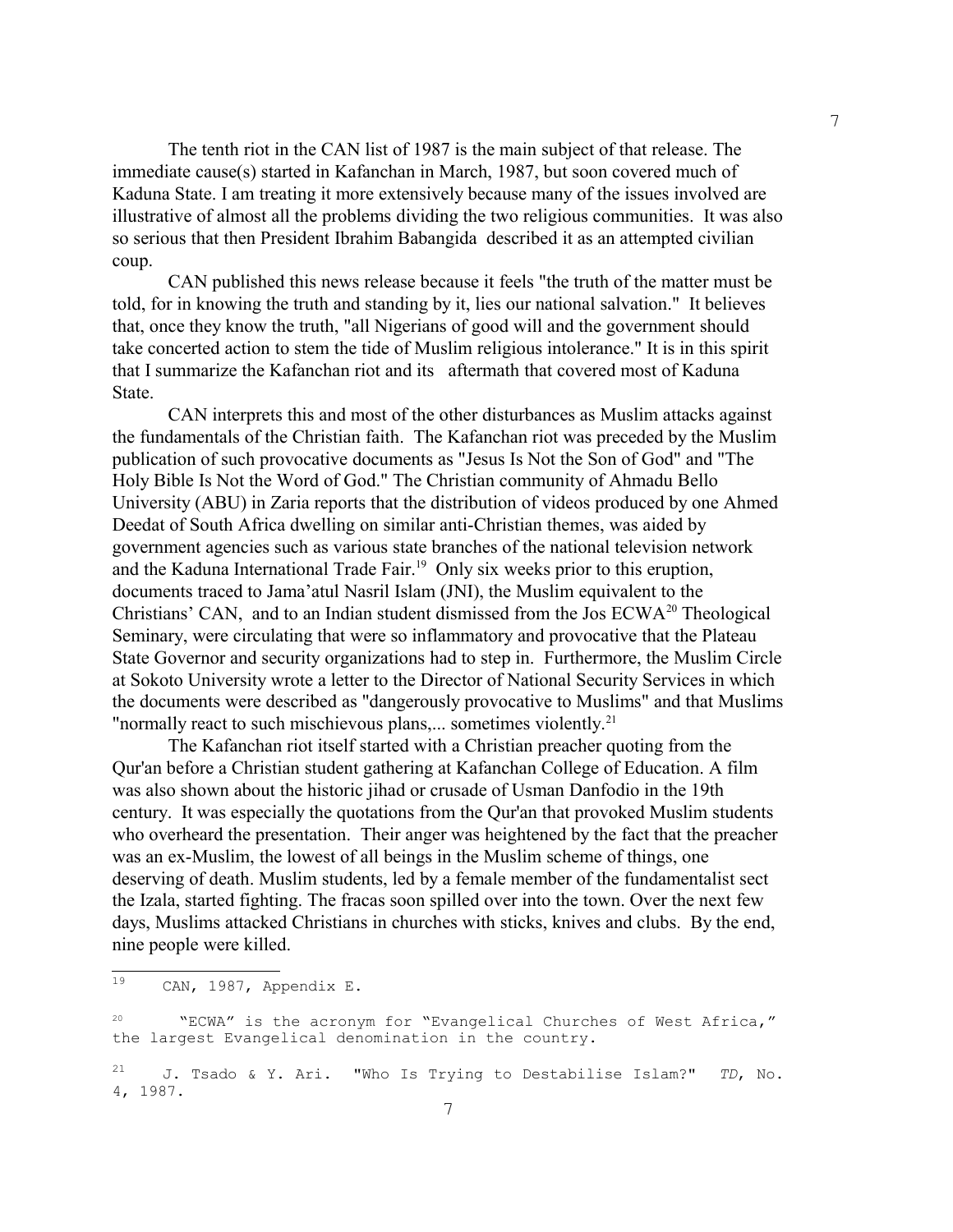Further details are provided in an appendix submitted by the local chapter of CAN. It deals more with the aftermath in the town. It reports how Muslims, mostly aggressive fundamentalist sect Izala, were conducting a reign of terror with their weapons and with petrol meant for burning churches. They held up innocent citizens and destroyed their belongings if they were either Christian or belonged to other Muslim sects. The role of a high police officer, a Muslim, in blocking all attempts at peace and even preventing the State Governor from seeing the damage inflicted on churches is highlighted.<sup>[22](#page-7-0)</sup>

News of the Kafanchan riot was quickly picked up by the Kaduna federal radio, which published exaggerated reports about killing of Muslims and destruction of mosques. The people of Katsina, the Muslim capital city of Katsina State to the far north, "unleashed violent attacks on Christians," their churches and businesses. One church was heavily damaged; five were burnt. In Funtua, "systematic and well orchestrated destruction" led to the destruction of eight churches and other Christian properties. In the state capital, Kaduna city, 14 churches were destroyed. Soldiers prevented a group of 17 Muslims with petrol containers from burning a church and its worshippers.

Zaria was worse hit than any other town. It is a town with many tertiary educational institutions, including the premier ABU. CAN warned the police of a Muslim plot against them, but the police assured them there was no danger. After the violence had come and gone, 73 churches were burnt, including campus chapels.

CAN insists that, since government and local authorities did little to prevent or stop the on-goings, these agencies were in support of the riots. Several times they met with authorities who said they had to consult with their superiors--a delaying tactic. The same is reported by the Christian community at ABU.<sup>[23](#page-7-1)</sup> In addition, they noticed that some vehicles belonging to the Kaduna State Government and to an Emir were used by the Muslim rioters. And, of course, the role of the Federal radio was considerable in spreading the riot throughout the state. This, CAN declared firmly, is a Muslim jihad, a crusade against Christians.

So far, the CAN report may seem partial, but CAN was fair enough to append a report by L. Garba, a Muslim college official. According to him, the preacher misinterpreted the Qur'an and referred to Mohammed as a false prophet. In addition, Christians welcomed students from other schools with a banner at the school gate with the words, "Welcome to the Jesus Campus." Remember, it is a government college, not Christian. Christian students burnt the college mosque in response to the Muslim attack.

In the Nigerian context of extreme Muslim intolerance, it should be well understood, such behaviour amounts to an invitation to war. It may be debatable whether anyone should have the freedom to behave like that in such an already volatile context. The lack of wisdom and restraint among these Christian students is not debatable.

<span id="page-7-0"></span> $22$  Appendix B in the CAN Release. See also Kukah, chapter 6.

<span id="page-7-1"></span> $23$  Appendix E in the CAN Release.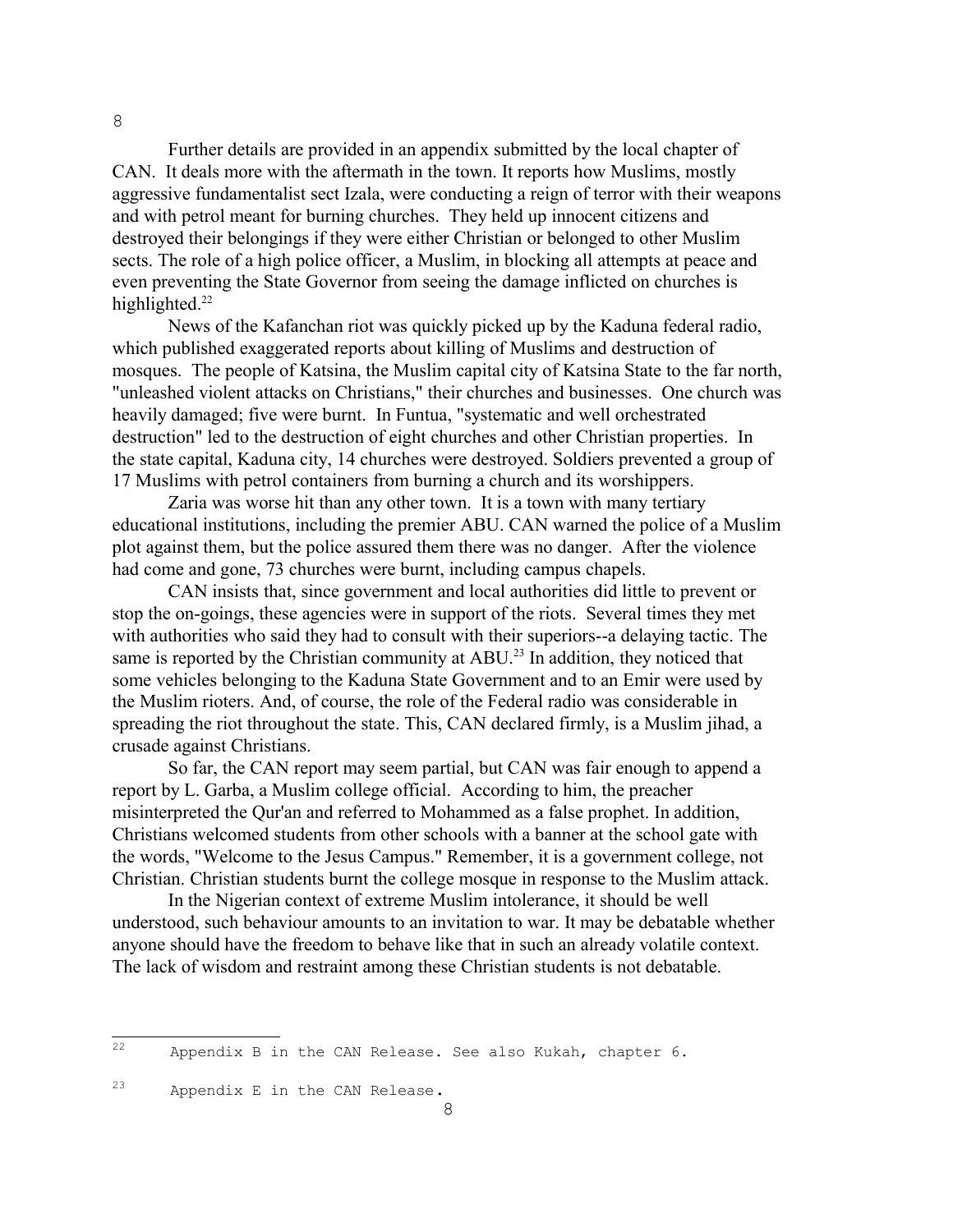Garba's report also clearly indicates the same lack among the Muslim attackers. He ends up giving Christian students the higher marks. $^{24}$  $^{24}$  $^{24}$ 

Again, in case the CAN release seems one sided and propagandistic to some, I call attention to the press statement by a group of 22 ABU lecturers, equally representing both Christians and Muslims. That release is appended to the CAN statement as *Appendix F* and is another indication of CAN's efforts to report as objectively as possible. While the main CAN release interprets these events as expressions of Muslim expansionism, these lecturers, having imbibed the general Marxist tone of Nigeria's academic climate, see these events as manipulation of religion for political purposes. Though the interpretations may differ, the facts of these riots are described in even stronger terms by this bi-religious "neutral" group and thus made more believable to skeptics. Hence, *Appendix F* of the CAN release is attached to this paper as *Appendix 1*.

Just outside of Zaria is a small village called Wusasa. It has a unique history in that it is the site of the first Christian mission, the British Anglican Church Missionary Society (CMS), among the Muslim people of northern Nigeria. The village is now largely Christian. It is the home of the former Head of State, Yakubu Gowon. The Chief of Wusasa and brother to Yakubu, Daniel Danlami Gowon, submitted a report to Kaduna State Commission of Enquiry into the Recent Disturbances. Parts of Gowon's submission are reproduced in this paper as *Appendix 2.* The reason is, again, to show that CAN's stories of Muslim attacks on Christians are not mere fictitious fabrications. Others tell similar stories.

TEKAN[25](#page-8-1) submitted a memorandum to the panel to investigate the Kaduna State riots of 1987 that is largely reproduced in *Appendix 3.* It, too, emphasizes specially the apparent connivance of government authorities with the culprits and their failure to restore order promptly.

The CAN list of riots reproduced above is not exhaustive. Since its publication, other serious skirmishes took place that received less media attention. An example is that of Potiskum on September 4, 1994, as summarized in the TEKAN/ECWA Press Release, $26$  part of which reads as follows:

<span id="page-8-0"></span><sup>24</sup> Appendix B in the CAN Release.

<span id="page-8-1"></span> $25$  TEKAN is the acronym of the Hausa name of the Fellowship of the Churches of Christ in Nigeria, a fellowship of some 10 denominations, most of which were the result of the efforts of the Sudan United Mission (SUM).

<span id="page-8-2"></span><sup>26</sup> *Weekend Guardian,* 31 Dec/94. "ECWA" is an evangelical denomination that has an ambivalent relationship to TEKAN, alternating between competing and cooperating with the latter. Its less than spontaneous relationship to TEKAN is often attributed to the influence of the mission that sprouted this church, popularly known as "SIM," which until recently stood for "Sudan Interior Mission." The SIM and its fundamentalistic constituency tends to regards the ecumenical makeup of TEKAN and its founding missions with considerable suspicion. It is an example of the far-reaching power and profound influence of donours*.*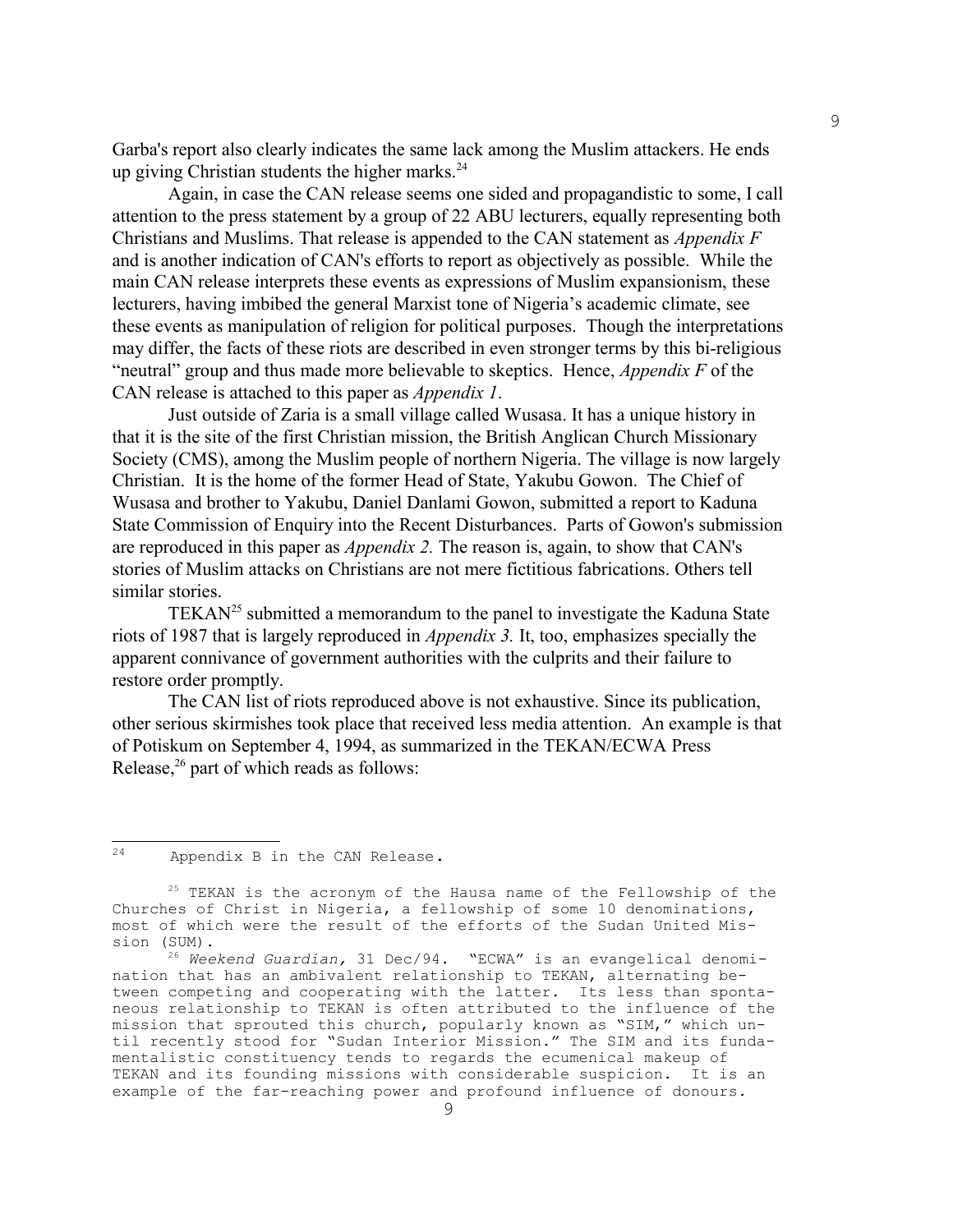# **RELIGIOUS CRISIS IN POTISKUM YOBE STATE**

Our constitution allows religious freedom of worship, but why are Christians, killed, maenad, and deprived of their rights? The recently killing of Christians, destruction of church buildings and burning of Christian properties in Potiskum… (on September 4, 1994) mark the peak and open oppression of government's unwillingness to protect her citizens. The security was absent. The government owned dailies refuse to report such happening. The government describes such perpetrators of instability as "misguided elements" or "touts" and not Muslims. But such religious vandals do not kill Muslims nor destroy mosques, except the churches and Christians. Is the government really sincere? How shall unity be maintained with such open hypocrisy? Why are these religious riots so rampant only in the far North? Christians and Muslims in the South and Middle Belt build churches and mosques side by side and live together in peace. Why are the far North Muslims so harsh?

 Then follows a paragraph that by strict logic does not belong in this context, but it is part of the general situation that has led these church leaders to adopt the attitude displayed in this release.

We read at recent an Islamic weekly that…"The wife of Jesus Christ went to Katsina." This is an outright provocation to Christians. While since we understand that the government is lopsided in her dealing with her citizens along religious lines, Christians should be awake to their responsibility of self-defence. These Islamic extremists even told the Katsina State military administrator in their weekly paper that he should know that "Katsina is not his village." And the federal government read the paper but is silent about it. While silence means consent. With such an Islamic extremism and government open hypocrisy, there shall never be peace… in this country….

 The release closes with recommendations that experience has shown Christians will not be accepted:

#### *WE STRONGLY SUGGEST THAT:*

- Both federal government and Yobe state should arrest and deal decisively with the Potiskum rioters.
- All properties destroyed at the riot should be adequately compensated by the government.

The last recommendation addresses Christians:

 Because of the nonchalant attitude of our government towards religious crises and victims, we call our members to be tight, vigilant and alert to protect their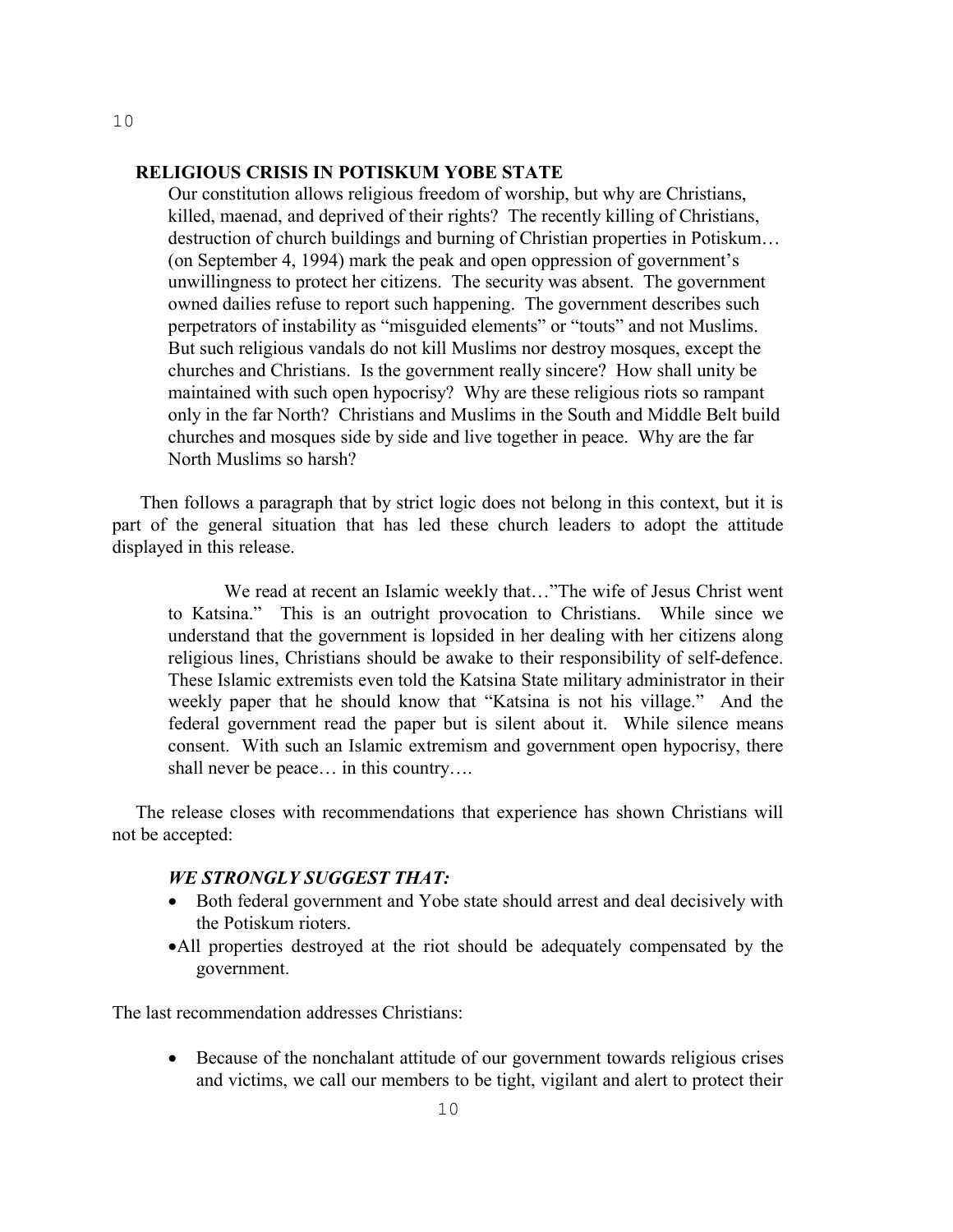lives and property from the lawless far north Muslims whose brotherhood is limited only to the caliphate. Enough is indeed ENOUGH.

### 4. *Christians and Tradionalists vs Muslims*

In February, 1992, a violent riot took place in Zangon Kataf, once again in Kaduna State. This one was different from the others in that it was started by the mostly rural Kataf people, a mixture of Christians and Traditionalists, though mostly Christian. The target was the Hausa-Fulani Muslim community, the town people.

The spark was provided by an order by the Christian Chairman of the local government to relocate the local market for purposes of breaking the monopoly the Hausa settlers had long enjoyed. The exercise was badly planned and provoked resistance on the part of the Hausa traders. One Alhaji Danbala over the Kaduna radio urged his fellow traders not to move to the new site. He also used legal means to stop the move. The tension was further heightened by clumsy police maneuvers.

The violence that erupted cannot be explained merely by reference to this market incident. This incident was merely the spark that set an already volatile situation ablaze, an issue that will receive fuller attention in later papers. There is some evidence that it was not a purely spontaneous outburst. Some people, including the local government Chairman, seemed to have foreknowledge of trouble brewing some days earlier.

The damage was considerable, especially considering it was a small rural community. Millions of nairas of vehicles, farms and equipment were destroyed, including 133 houses and 26 farms. 95 people were killed, while 252 went to the hospital for treatment of wounds. No statistics are available about the wounded who were treated at home. In distinction from other riots, most of the victims were Hausa Muslims.

The assailants were the Kataf, according to Mohammed Haruna and Mahmud Jega, authors of a report in *Citizen*, a Muslim-oriented monthly, while the Hausa-Fulani were the victims. Most press reports about such riots seldom mention specific names, but the *Citizen* report gives the names of specific killers, victims and witnesses.

As if not enough blood had been shed, this first riot was followed up by a more violent one in May, 1992. The May riot spilled over into other parts of the state and was far worse than the first. In fact, Mohammed Haruna judges it to be the most violent of the entire series of riots, an indication that violence has kept escalating.<sup>[27](#page-10-0)</sup>

Six years later, the matter appears not yet to have been settled. During mid-1998 renewed rioting is reported over land in the area between the locals and some Hausa Muslims. It was serious enough to warrant the sending of anti-riot police, no doubt to ensure it would not escalate into yet another major riot.<sup>[28](#page-10-1)</sup>

<span id="page-10-0"></span><sup>27</sup> *Citizen*, 15 Jun/92.

<span id="page-10-1"></span> $28$ , Nigerian News Du Jour, a news service report that regularly comes to me via e-mail, 15 May/98.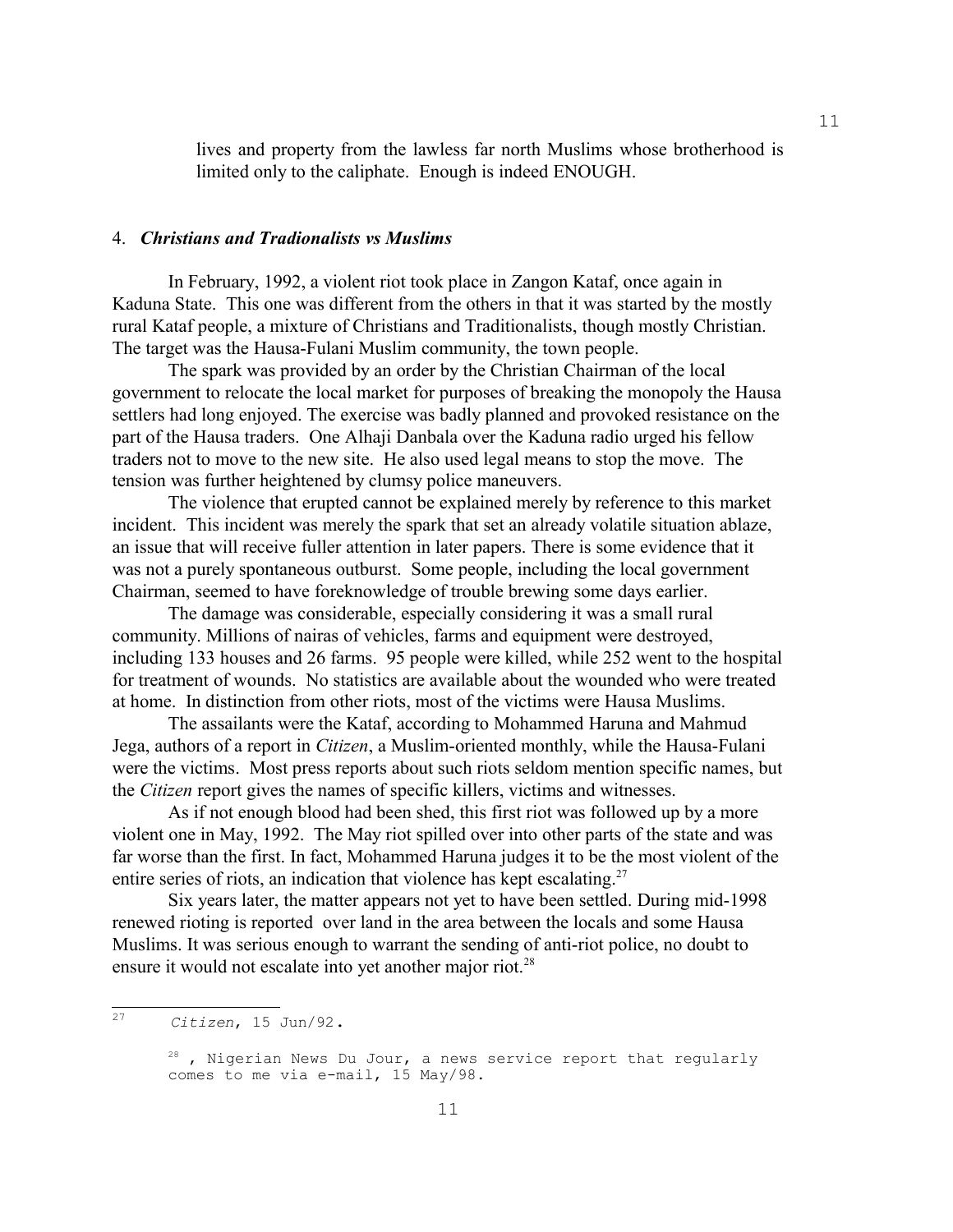### *CONCLUSION*

Not everything has been told. It is enough. The picture is clear. As we peruse the Nigerian situation, one can only sadly concur with the unknown writer that riots are "the most dominant feature" of the Nigerian religious situation. They are no longer news. Dele Omotunde writes, "Religious riots have become a routine event in Nigeria. Burning houses, destroying property, maiming and killing innocent people have become a 'normal' way of religious life. The question is no longer 'if' but 'when'." "Religious violence," Omotunde continues, "has now become one of Allah's or God's unwritten commandment that must be obeyed, at least in Nigeria."[29](#page-11-0) No wonder Chris Anyanwu refers to religion as the "quick sands of Nigerian journalism"[30](#page-11-1)—and, I would add, of Nigerian politics.

This story represents the serious tragedy of a wasted opportunity. Here is an African country whose people are blessed with almost boundless energy and creativity, a people with unprecedented wealth from oil to finance the development they all crave and all of it come to nothing so far. A fatal interplay of corruption and religion has totally derailed a golden opportunity. Religion, potentially the most noble of human inclinations, threatens in its corrupted form to become a tragic curse for an entire people.

In subsequent papers, I intend to show that underneath all this violence lies a basic difference in worldviews. The Christian worldview operative in Nigeria is a curious, tragic, contradictory and unique blend of Christian and secular elements. The Muslim variant is fiercely wholistic, strongly anti-secular and decidedly intolerant. Both advocate a pluralistic solution to these problems, but both define pluralism in terms that violate central tenets of the other.

Subsequent papers will also explain that these developments, though they have their immediate causes, have among their more remote causes larger historical, international struggles, including the crusades and imperialism, between Christians and the West on the one hand and Islam on the other.

Finally, an attempt will be made to demonstrate that the solution to these Nigerian problems does not lie solely in Nigeria but in the world as a whole. Neither can they be solved simply by churches or by individualistic evangelism to Muslims. Christians, Muslims and others of goodwill must bend the forces of international politics and economics so as to turn them into more positive tools that respond to the basic religious impulses of these religions if the latter are ever to improve the present dynamics. Both need to draw on a concept basic to both the Reformed Christian tradition and Islam: the

#### 12

<span id="page-11-0"></span><sup>29</sup> *Tell*, 28 Oct/91.

<span id="page-11-1"></span><sup>30</sup> *TSM*, 27 Sep/92, p. 4.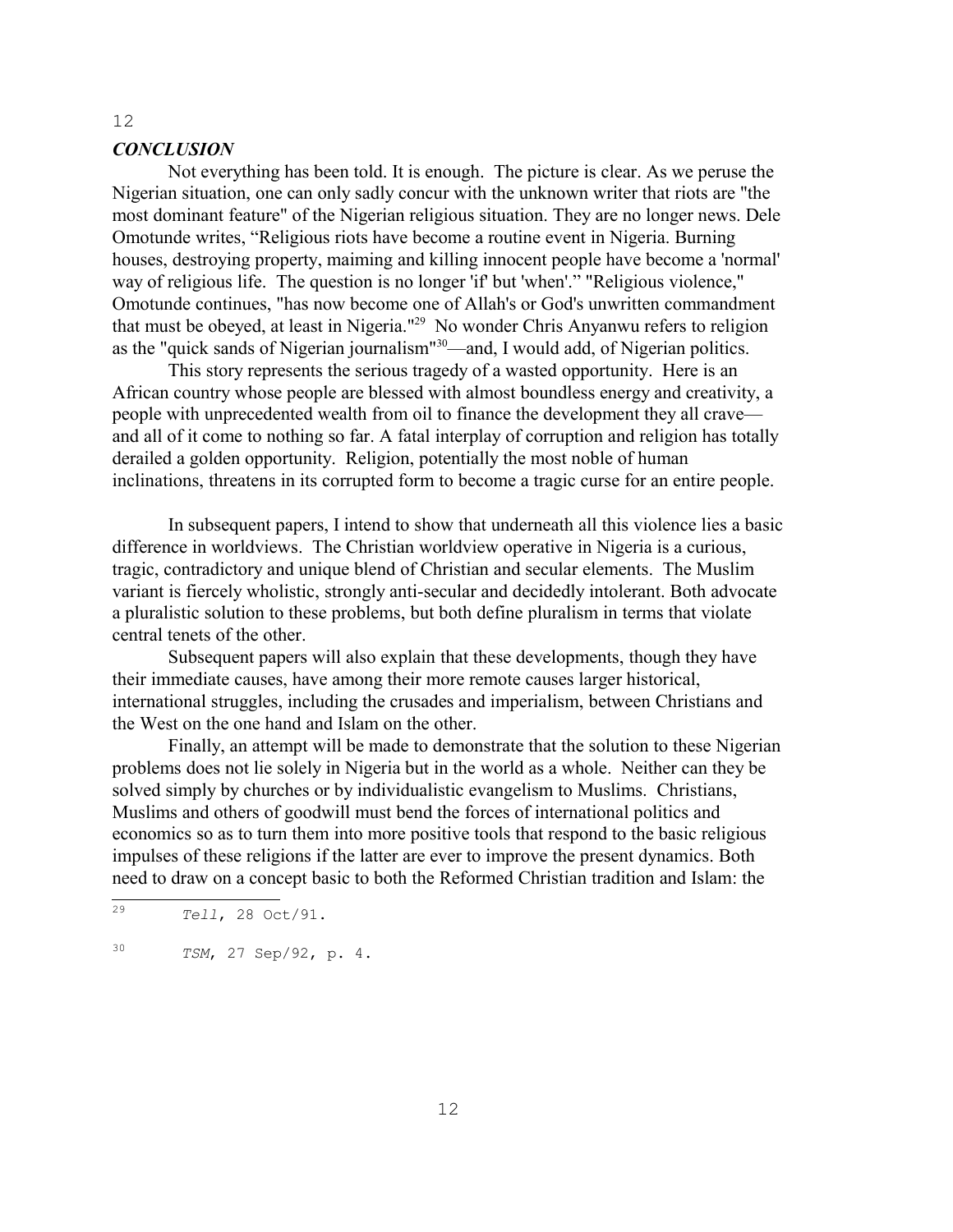Christian "Cultural Mandate" or the Muslim "Khilafa," with both regarding the human race as God's Vicegerent. The traditional Christian bifurcation of Cultural Mandate and Great Commission has led to a tragic separation of mission from economics and politics that Muslims decry and continues to cause them to despise Christianity as a mere spiritual religion without relevance to society and nation building. Similarly, the traditional Muslim Pelagianism has led to a high degree of self-righteousness and to a refusal to recognize their own share of guilt in this ongoing violence, while their view of tolerance is tragically inadequate and inconsistent. Whether Christians or Muslims will ever ascend to the prerequisite heights is a question deeper than I dare to delve.

# *APPENDICES*

xxx

### *APPENDIX 1*:

# *THE VIOLENT POLITICS OF RELIGION AND THE SURVIVAL OF NIGERIA[31](#page-12-0)*

Since last Friday,  $6<sup>th</sup>$  March, 1987, violent attacks have been launched against life, property and places of worship in most of the major cities and towns of Kaduna State. Churches and mosques; hotels and cinemas; businesses and vehicles; private homes and persons have been attacked, smashed up and systematically set on fire, in an unprecedented campaign of violent religious politics clearly aimed against the survival of our country.

In these seven days many people have been killed and wounded. Many more have been harassed, molested, completely frightened and made totally insecure. Over a hundred churches and a few mosques have been burnt down completely. Right now in Zaria, almost all economic, educational and other activities have stopped. Hundreds of people are on the roads and motor parks and railway stations looking for transport to travel back to their hometowns for safety and security. The basis of normal life has been severely shaken. In spite of reports and warnings from concerned individuals and organizations, three days after the start of the violence, police and security forces were completely absent from the scene. Citizens were left completely at the mercy of the violent mobs. This apparent abdication of responsibility by Government must be taken very seriously.

This type of violent campaign of Muslims against Christians is unprecedented in the history of our country. It directly threatens her continued survival as a single entity.

We, the undersigned citizens of... Nigeria, who have no other country... but this one, have witnessed and personally experienced this violent attack against one of the foundations on which our country exists, namely the *secular nature of the Nigerian State*

<span id="page-12-0"></span><sup>&</sup>lt;sup>31</sup> A press statement by some lecturers of Ahmadu Bello University, Zaria, Friday, 13rh March, 1987. This document has been appended to the CAN news release, "The 1987 Kaduna State Religious Disturbances: A Modern Day Jihad Being Inflicted on Nigeria," (1987?)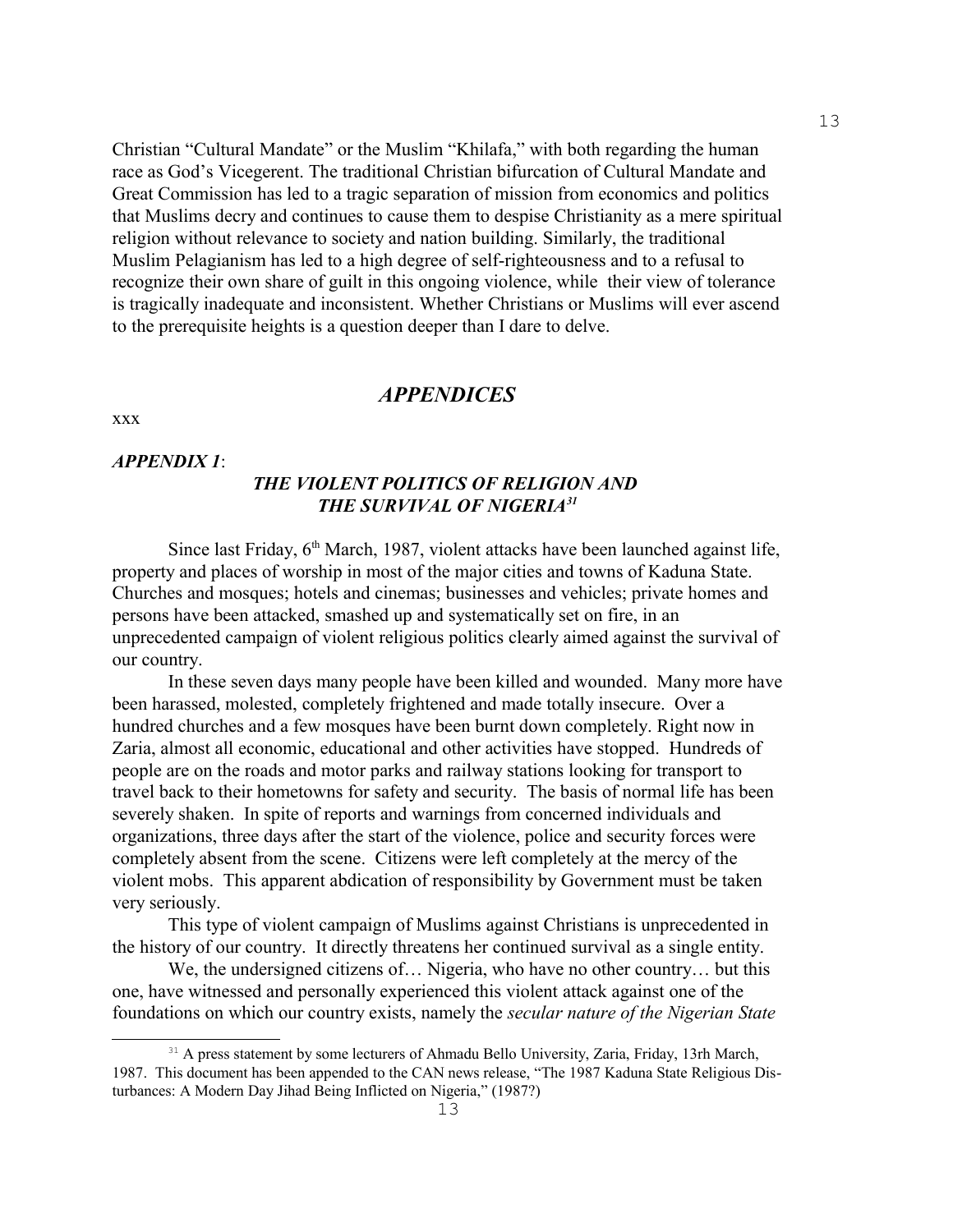and its duty to protect the rights of everyone to practice his/her own religion without any hindrance….

In January, 1986, some of us were forced to issue a signed statement warning over the handling of Nigeria's relations with the Organization of Islamic Conferences, and the way Israel and the Vatican were being used by sinister and reactionary forces to undermine the unity of our people and the sovereignty and integrity of our nation. In that statement, entitled *Nigerian Foreign Policy Should Actively foster Nigerian Unity based on Our African Identity and Destiny.* It was pointed out that this campaign of systematic manipulation of religious sentiments is being conducted for the sinister and reactionary purpose of diverting the attention of the people of this country from the urgent tasks of economic reconstruction and the working out of…[Next few words illegible.]

In the long term, the purpose of this campaign of political manipulation of religious sentiments is to intrench religious conflicts in all facets of our national life, so that the Nigerian agents of imperialism, working under the cover of Christianity and Islam, financed by Zionism and Arab reaction, can always hold the unity of this country to ransom, build up the forces for its destruction, and ultimately break it up so as to give a serious blow to the movements for democracy, social and national liberation, which are now making great advances all over Africa. The individuals, groups and organizations waging this campaign against the unity of the people of this country, are particularly afraid of, and very hostile to popular mobilization and debate at the grassroots level over who, and what is responsible for what has gone wrong with this country in the last 25 years, and how these retrograde and backward forces and elements can be overcome for genuine economic, social and political progress. They therefore wear the cloak of religion in order to confuse and divert the attention of our people from their hash conditions of existence, and how to positively transform these conditions in a permanent and systematic fashion.

Our experience of the current events and all evidence available to us, have convinced us that the violence and arson of the last seven days was not the brain work of hooligans. It is... believed to be the latest stage of a campaign which started about ten years ago in the so-called "Shari'a Debate"<sup>[32](#page-13-0)</sup>... in 1976/77.

At that time it was aimed at creating political constituencies for political leadership, whose records showed that they had nothing to offer our people. This strategy failed and therefore they now turn again to the manipulation of religious sentiments and religious symbolism to cover up their complete bankruptcy and failures.

Right now we can see behind the killing, maiming and arson a return to the 1976- 77 scenario. Only this time the level of violence and the threat to national security and survival is much higher. But just as 1976/77 was only two to three years away from a return to civilian democracy, so 1986/876 is also only tow to three years away from a return to civilian democracy in 1990. The basic difference, however, is that progressive development among the people of Nigeria and the rest of Africa over the last ten years

<span id="page-13-0"></span> $32$  For information about this debate, see J. Boer, 1979, pp. 478ff and 1984, pp. 142ff.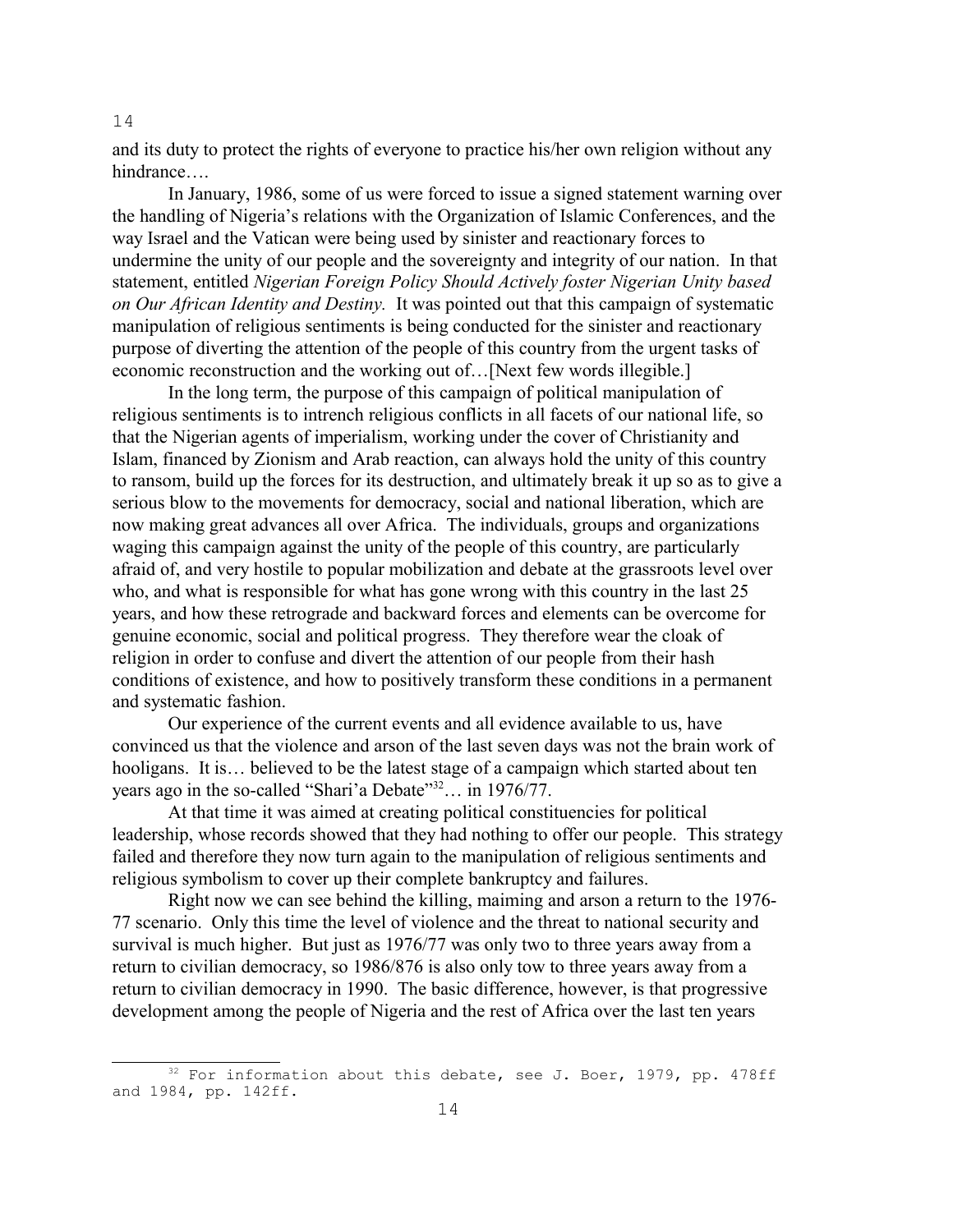have made these backward and reactionary forces more determined to entrench religious conflict in Nigeria… and to ultimately wreck it….

- This campaign has reached this totally unacceptable and very dangerous level because successive Federal Governments have toyed with one of the foundations on which Nigerian unity exists, namely the secular nature of the Nigerian State and its sacred… [not legible]. A strong impression has been created that some organizations and individuals can, with arrogance and impunity, incite and threaten people of other religious beliefs and will get away with, at most, only verbal reprimands or appeals to be tolerant.
- ... this campaign of violent religious politics has reached the very dangerous levels it has because several powerful media organs, particularly the Federal Radio Corporation of Nigeria, Kaduna, have been allowed to be used by a tiny backward oligarchy which survives on inciting one section of Nigeria against another. Anybody who listens … since January 1986 and particularly since Monday, March 9, 1987, knows that something sinister and violent was being systematically planned against the unity of… Nigeria and against the peace and stability of the country.

We, the undersigned, therefore want to warn, in a very solemn way, all our brothers and sisters… that we are fast coming to the brink of catastrophe. The events of the last seven days are very serious and very dangerous for our individual and collective survival. All those citizens committed to the unity of this country, for which so much blood has been shed, have to stand up and make a choice between fear, timidity and inertia in the face of systematic destruction of the foundation of our nation, and a determined struggle to crush these forces of destruction and save our country and our future.

- We call on the Federal Military Government (FMG) to shed all ambiguities and hesitation, and to declare and reaffirm that the Nigerian State is SECULAR and one of its most fundamental responsibilities is to *protect the right of every citizen and resident to practice the religion of their choice.* We call on the FMG to implement this decisively and clearly in practice by identifying publicly, and punishing according to the law all the rich and powerful individuals who are known to be behind this campaign of violent religious politics aimed at destroying our country.
- We call on the FMG to ensure, in all parts of the country, the security of life and property and places and of freedom of belief and worship of everyone.
- We call on the FMG to affirm and promote the exercise of the fundamental human rights of individuals and the collective self-defense of all the people against any form of aggression, be it external or internal.
- We call on the FMG to make, as a matter of utmost urgency, full reparations to all those who have suffered damages. In particular, we ask… [not legible] that the right of facilities for worship by all religious groups is restored and guaranteed in all places where they have been destroyed.

We are convinced that the sinister and utterly reactionary forces behind this campaign of violent religious politics with the aim of destroying our country are made up of a tiny oligarchy determined to maintains its power, wealth and privileges at all costs,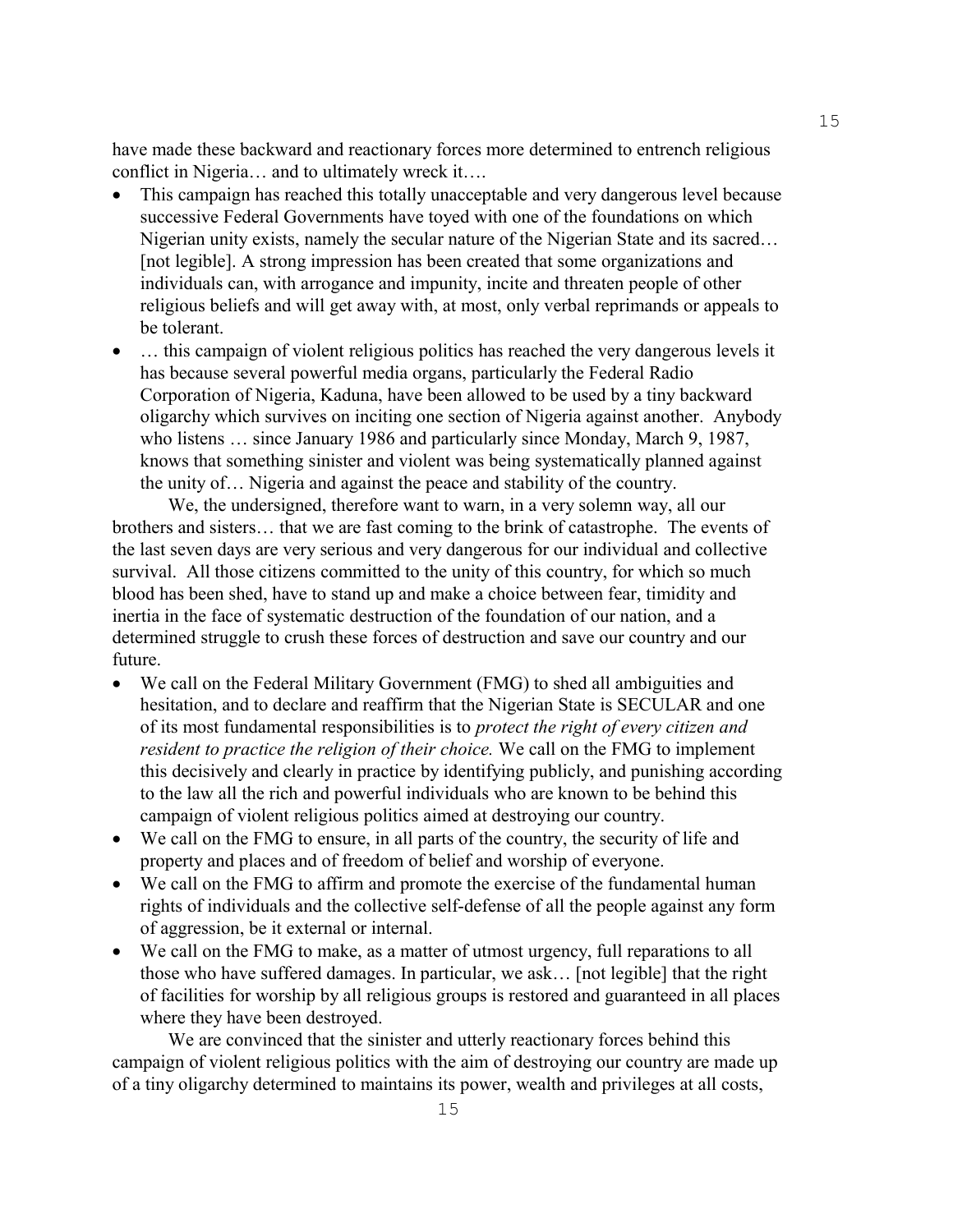## 16

including violent and well-organized mobs in the name of religion. We are also convinced that the majority of the people of this country and the popular organizations are capable of being mobilized to overcome them and defend the unity of our people and the integrity of our country. We therefore call upon the Nigerian Labour Congress to mobilize all the workers of this country around a campaign against religious and all sectional politics.

LONG LIVE THE FEDERAL REPUBLIC OF NIGERIA<sup>[33](#page-15-0)</sup>

<span id="page-15-0"></span><sup>&</sup>lt;sup>33</sup> This document is signed by 22 lecturers, both Christians and Muslims.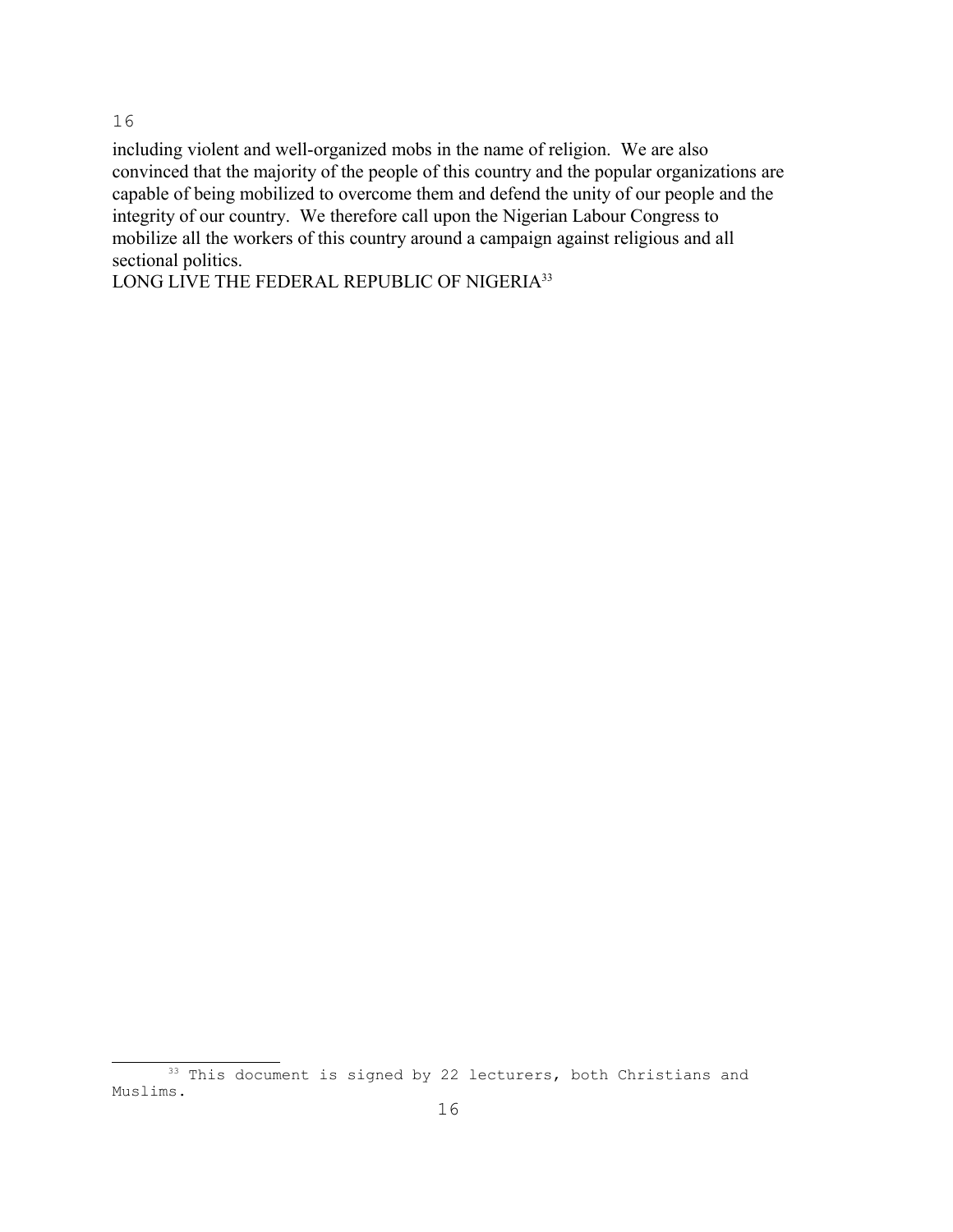### *APPENDIX 2*

# *CHIEF D. D. GOWON'S SUBMISSION TO THE* **KADUNA STATE COMMISSION OF ENQUIRY INTO THE RECENT DISTURBANCES IN KADUNA STATE[34](#page-16-0)**

### *WAVES OF VANDALISTIC CAMPAIGNS:*

There were *FOUR* waves in all. The first wave of the campaign of terror comprised of multiple of hundreds of "JIHAD/ALLAHU AKBAR" chanting individuals whose job from what they did was pulling down the fence, destruction and setting the old Church and first Hausa church to be put up in the North, which was built in 1929, ablaze and some private homes. Every moveable item in the Church was taken out of the Church and burnt. Initially they thought the carpet in the Church donated by Brigadier S. Ogbemudia on behalf of Bendel State Government in 1973, would easily catch fire. Despite dousing with petrol, it burnt little, but the Church became full of soot. All windows and doors were deformed, burnt or smashed and crosses stolen or broken. An attempt to collapse the Church proved abortive. Other waves (3) performed similar acts of banditry and vandalism. In all, about 21 homes were burnt in Wusasa. Most of the Christian selected occupants of Wusasa… were chased out and ejected from their homes by the vandals.

## *HOW THE FAMILY HOUSE[35](#page-16-1) WAS SET ABLAZE*

The vandals forced the gate…. …they started their business by breaking all the glasses to the doors and windows and that gave them the opportunity of pouring petrol on all the curtains and setting the house on fire*….* Most of those… are boys under the age of 15 years with their guides…. They used all sorts of dangerous weapons such as daggers, cutlasses, broken bottles, stones, sticks, etc. I was wounded while trying to escape….

### *MOLESTATION AND PROVOCATION OF PEOPLE:*

Almost every one in Wusasa was molested, especially the Christians. They were asked to recite the Muslim creed. Some were beaten… and left for dead, naked on the street. Some were ruffled and cut.

Molestation and provocation were definite incendiaries towards a total collapse of law and order. These were that fueled and heightened the one-sided sectarian conflict inflicted on Wusasa. I thank God that my people turned the other cheek because their reaction been any different, only God knows where it would have led.

I want this honourable body to note that although Christians were the target, some Muslims suffered just as much, for example Alhaji Aiyelero and Deputy Commissioner of Police, Alhaji Isa Inusa had their property burnt. Justice Bello was ruffled and several others. These events occurred within the area of my jurisdiction.

<span id="page-16-0"></span><sup>&</sup>lt;sup>34</sup> Only the relevant sections are reproduced. I have left most of the non-standard English in tact.

<span id="page-16-1"></span><sup>&</sup>lt;sup>35</sup> This was the Gowon family house. Yakubu Gowon is a former Head of State. Pa and Ma Gowon lay buried in the front yard.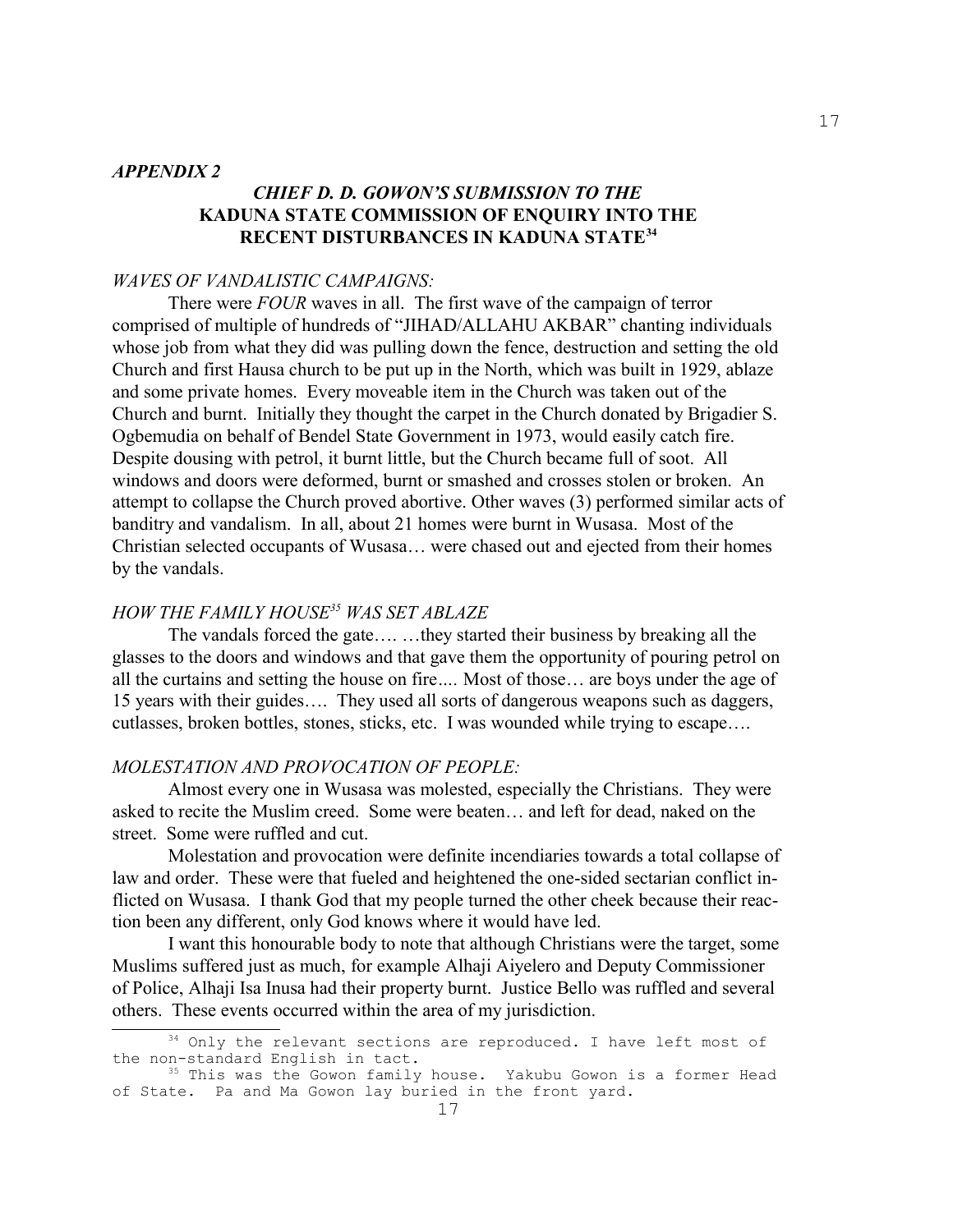# *ATTEMPTS TO GET PROTECTION*

Several well-meaning citizens tried to get help from His Royal Highness the Emir of Zazzau by either telephoning or going there personally. The Police Command was invited to do its duty by protecting life, limb and property, but we were told there was no instruction from above. The commandant, Zaria Army Depot, was willing to act, but said he had not received clearance. With all having one reason or another not to perform a common basic civic duty, Wusasa for a few dreadful hours was an "independent entity" without protection, support or sympathy whatsoever from those assigned to protect them. It if wasn't for God's protection, worse could have befallen Wusasa.

The unprovoked violence on Wusasa raises a number of very serious questions which are fundamental to the survival of our nation. In a multi-religious society is the right of communities to follow their religious faith no longer guaranteed by the state. Are Christians in the north no longer entitled to places of worship? Are Christian communities in the north no longer legitimate? These and numerous other questions are raised by the attack on Wusasa by religious extremists.

As a nation it is important that we address these questions now and reaffirm what we believe is correct and proper for our national survival. It is important for this panel to properly look into the various undercurrents that have generated this crisis and is pushing this country further and further into a very uncertain future.

There is this strong and general impression that northern Nigeria as a stronghold of Islam is overwhelmingly Muslim. This observation is generally taken for granted and features clearly in the political calculations that go on in this country. Even in the southern parts of this country the impression seems to be very strong. The point here is not to argue that the "North" is Christian but to note that Christian communities in this area have grown significantly since the turn of the century. "The North" is not a solid homogeneous solid Muslim block. It is diverse in culture and traditions and… religion. The pagan element within this area is still quite large.

# *WUSASA THOUGH A MISSION BASE IS A SECULAR TOWN*

Though a Christian establishment, Wusasa is thoroughly secular. There was and there is no force in making Muslim students turn Christian….Wusasa has taught, reared and trained some of the most prominent Muslims and Christians of contemporary Nigeria.

### *WHAT WENT WRONG?*

… some at the Federal Radio Corporation of Nigeria (FRCN), Kaduna, have played a role that was clearly unrelated to promoting peace. To me it was a clear case of misuse of Government instrument of mass communication. … FRCN had fallen short of its peace-making role, and I am here saying Wusasa is one of the victims of that misguided and unguarded despicable deed.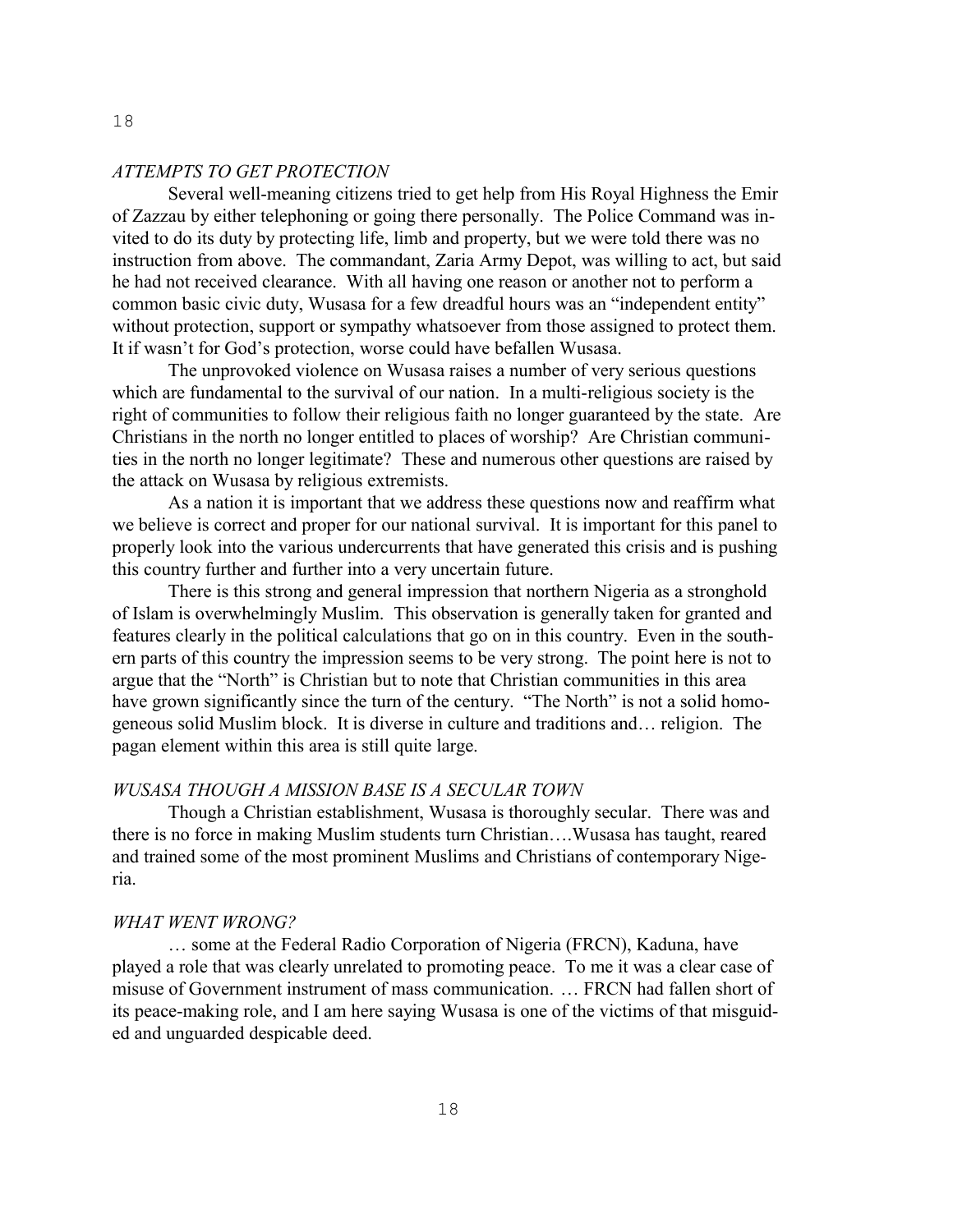### *OBSERVATIONS*

- 1. The emergence of extremist Muslim groups seems to be questioning the fundamental basis on which this country is founded. It seems as if these groups now believe that Christianity has no place in Nigeria and Christian communities in a "Muslim North" should no longer be tolerated.
- 2. This extreme fundamental group is denying our history. Even in the Zaria Emirate they are attempting to deny the history of a people. The fact is that Hausa-Fulanies became Christians and have a community of their own. By all standards they have equal rights for living in this area. The drumming up of the fact that the Hausa people are all Muslims is often confronted with the reality of the existence of communities like ours. It seems that we now pose a problem for the concept of the "one solid Muslim North."
- 3. It seems that our lives and properties are not being protected by Government. Police in Zaria did not act promptly to protect lives and property even after the signs were becoming clear of the crisis. It would be unimaginable for them to claim that they are ignorant of the apparent plan to eliminate Wusasa community being a stronghold of Hausa Christian community….[36](#page-18-0)

<span id="page-18-0"></span><sup>36</sup> The rest of this document contains recommendations and suggested solutions that are so typical of similar documents produced by churches and their umbrellas that there is no need to reproduce them here.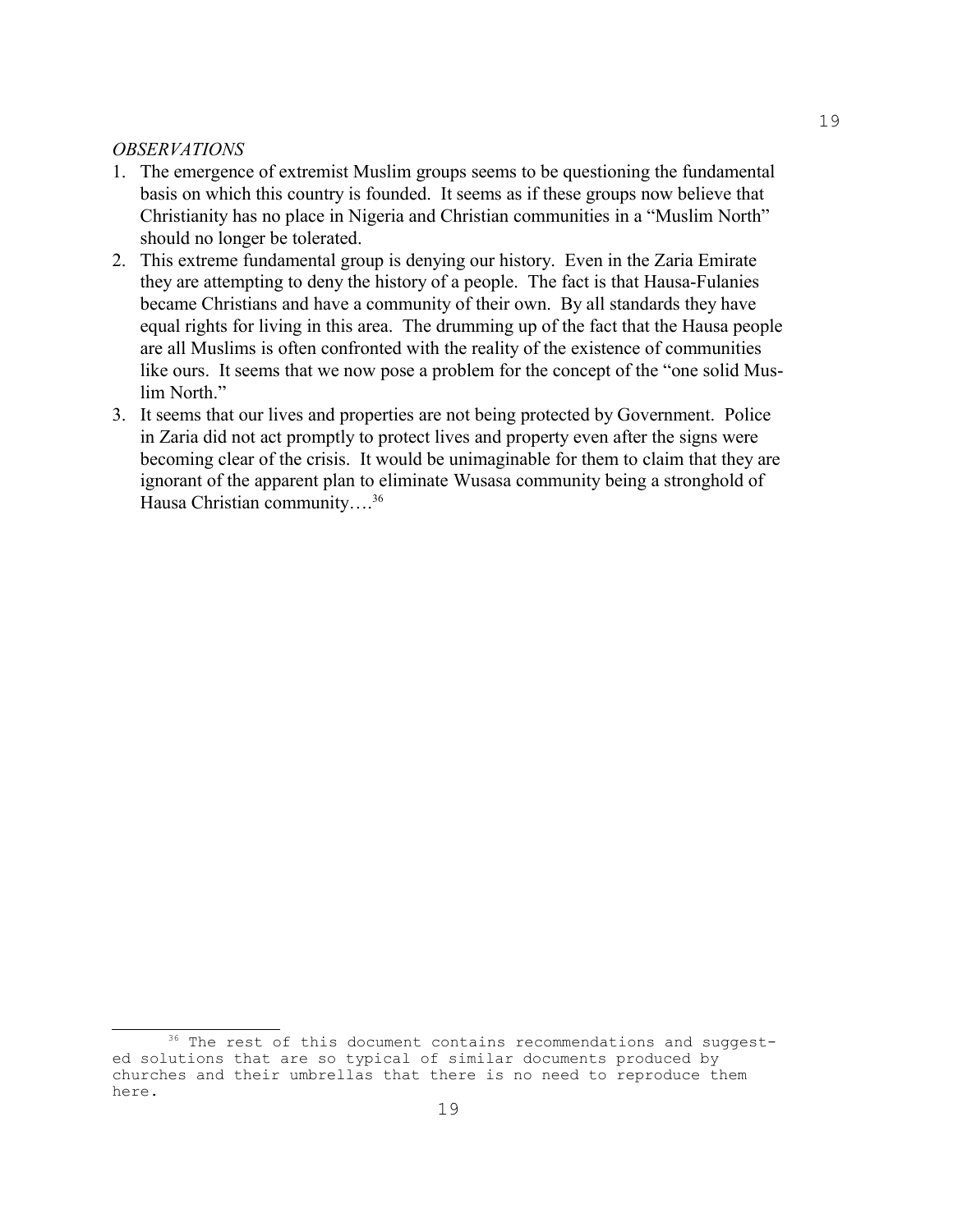# *APPENDIX 3*

# *RECENT HAPPENINGS AND EVENTS IN THE COUNTRY: A SUBMISSION BY THE TEKAN STUDY GROUP TO THE PANEL OF INVESTIGATION[37](#page-19-0)*

We of the TEKAN Study Group… abhor and condemn in no uncertain terms the mayhem, violence, arson and unprovoked wanton destruction of churches and personal houses and property of Christians, and the unjustifiable infliction of injuries and heartless manhandling of Christians. We heartily condole and sympathize with the victims of this savage behaviour and destruction.

We also want to thank the government for the appointment of a panel to look into the matter. However, we wish to make it known that we object to the composition of the panel. In the interests of impartiality, and to inspire confidence in the panel, the Federal Government should include three members from the CAN on this panel. The behaviour of the Kaduna State Government and its agencies has left much to be desired. There seems to have been tacit support for the riots through deliberate non-intervention in them. Because the state government's impartiality is questionable, a neutral body should have been appointed.

### **Religious War**

The dangers that would result from a religious war erupting in the country cannot be overemphasized. It is a war that nobody wins. Examples abound—Northern Ireland, Lebanon, Sudan, Chad, etc…. We must therefore do everything in our power to prevent a religious war in this country. We must show, by the just trial and punishment of the instigators of these riots, that we will not sanction such a war.

#### **Provocation**

We totally disagree with the contention that the events in Kafanchan were provoked by Rev. Abubakar Bako by his quoting from the Qur'an. Knowledge of the Qur'an is not the exclusive preserve of Muslims. Just as Muslims use the Holy Bible to attempt to prove that Muhammed is the last Prophet, so Christians quote the Qur'an to prove that Jesus is the Word of God and that He was conceived by the Holy Spirit. Books written by Muslims quote the Holy Bible profusely; so, too, books written by Christians frequently refer to the Qur'an. There are books written comparing the Holy Bible and the Qur'an. Indeed, universities and colleges offer courses on the comparative study of religions.

Nor are we aware of any quoting of the Qur'an in order to disparage Islam or show disrespect for Muhammed, the Prophet of Islam. Rev. Bako quoted the Qur'an to demonstrate the superiority of Jesus Christ as testified to even in the Qur'an, not to cast aspersions on Muhammed or Islam.

<span id="page-19-0"></span><sup>37</sup> This appendix constitutes most of Chapter V in TEKAN's *Towards the Right Path for Nigeria, pp. 56-64.*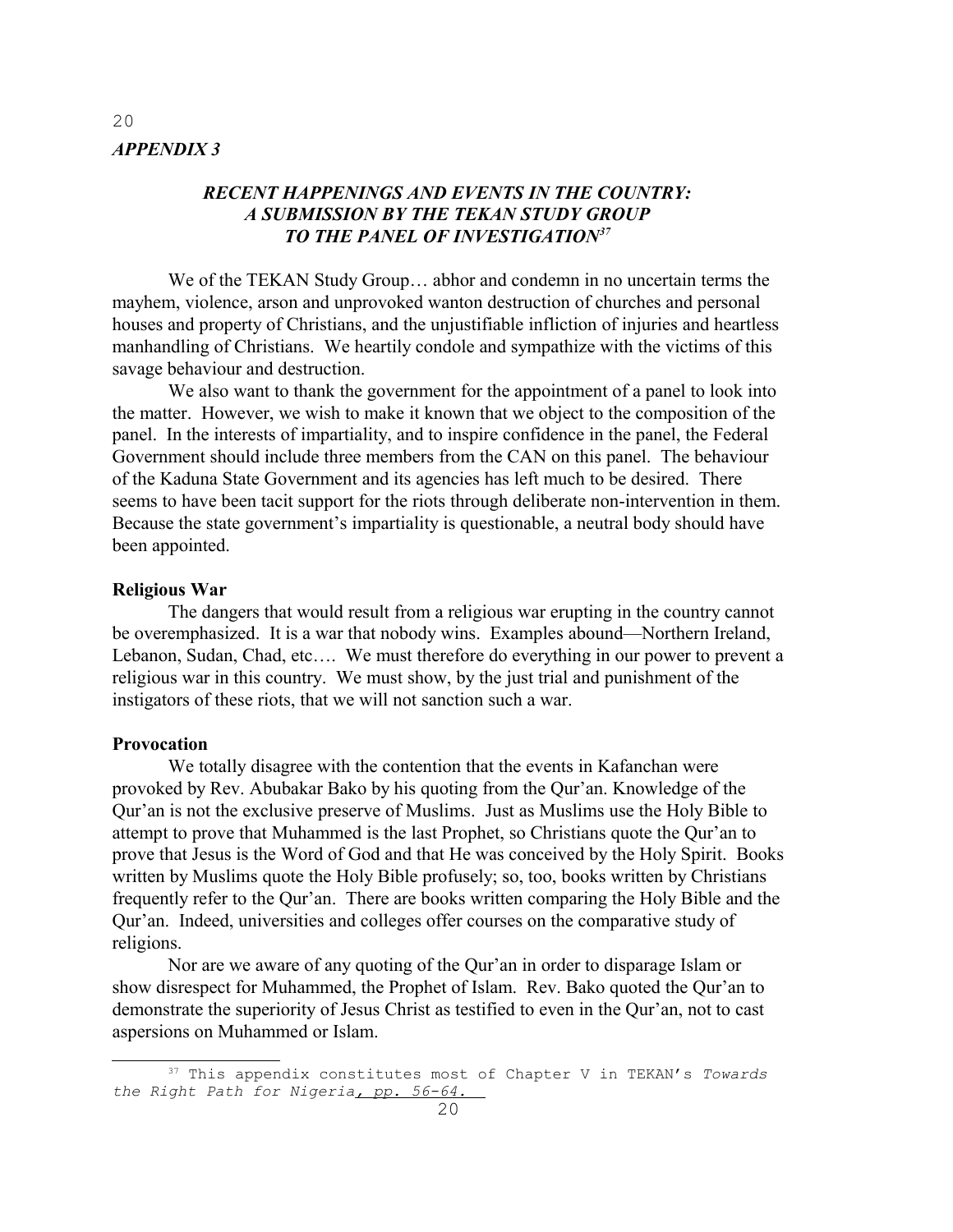The claim of provocation is therefore hollow and empty. Moreover, Islamic preachers (e.g. Sheikh Gumi and many others) quote from the Holy Bible. Does this give Christians the right to go and assault such Muslim preachers? Of course not! The MSS must not be allowed to escape with such a hollow argument. The governor himself, in an appeal for peace, quoted from both the Bible and the Qur'an. There is no exclusive ownership of religious books; if they are truly from God, and not merely a production of the opinions of human beings, they are for all people.

### **The Security Forces**

It is very important and pertinent that the non-intervention of the security forces and the state government be investigated. For the rioters to have had a free hand to ravage and destroy for at least 18 hours, unrestrained by the presence of any of the armed forces, is utterly baffling. It is an absolute indictment of the Governor, the Commissioner of Police, the Army Commander and the Director of the State Secret Service, and is sufficient justification for their removal from office. We call for the removal of these… authorities, for as long as they hold their positions, the investigation will not be able to come out with the truth of their behaviour, to expose their role in the events, and to determine how far the non-interference by the security forces encouraged the rioters. For a section of the citizenry to have been exposed, without protection, to destruction, violence and arson for 18-24 hours is very serious. It is therefore very important that the mystery surrounding the inaction of the authorities be unraveled The truth cannot be found out with the authorities remaining in office. It will give them the opportunity to cover up. What is more suspicious is that even the traditional rulers who are the fathers of the nation also failed to act. All these inactions point, we feel, to a hidden conspiracy.

### **Students' Society**

It is becoming more and more obvious that students at the institutions of higher learning are being used by certain groups of powerful individuals for personal ends. We call on the government to examine carefully the involvement of students with the Society while at these institutions. Our institutions of higher learning should not become a military reserve camp to recruit rioters to perpetrate violence against society by the enemies of society. We cannot build a stable and peaceful egalitarian society if our institutions of higher learning are converted to centres for breeding riots and violence to be used by people whose sole aim is to get the country to serve their evil designs.

#### **Rumours**

It is very necessary that we carefully check some false pronouncements, capable of encouraging violence, which have been made by certain religious leaders. For example, we are not surprised that these riots came at a time when certain powerful religious leaders were showing great interest in the religious composition of the country. Only last year, a respected Muslim religious leader claimed that 85% of Nigerians are Muslims. He later changed that claim to 80% and finally this year reduced it to 70%. Evidently, Islam is losing ground fast and therefore is in need of a jihad to reverse the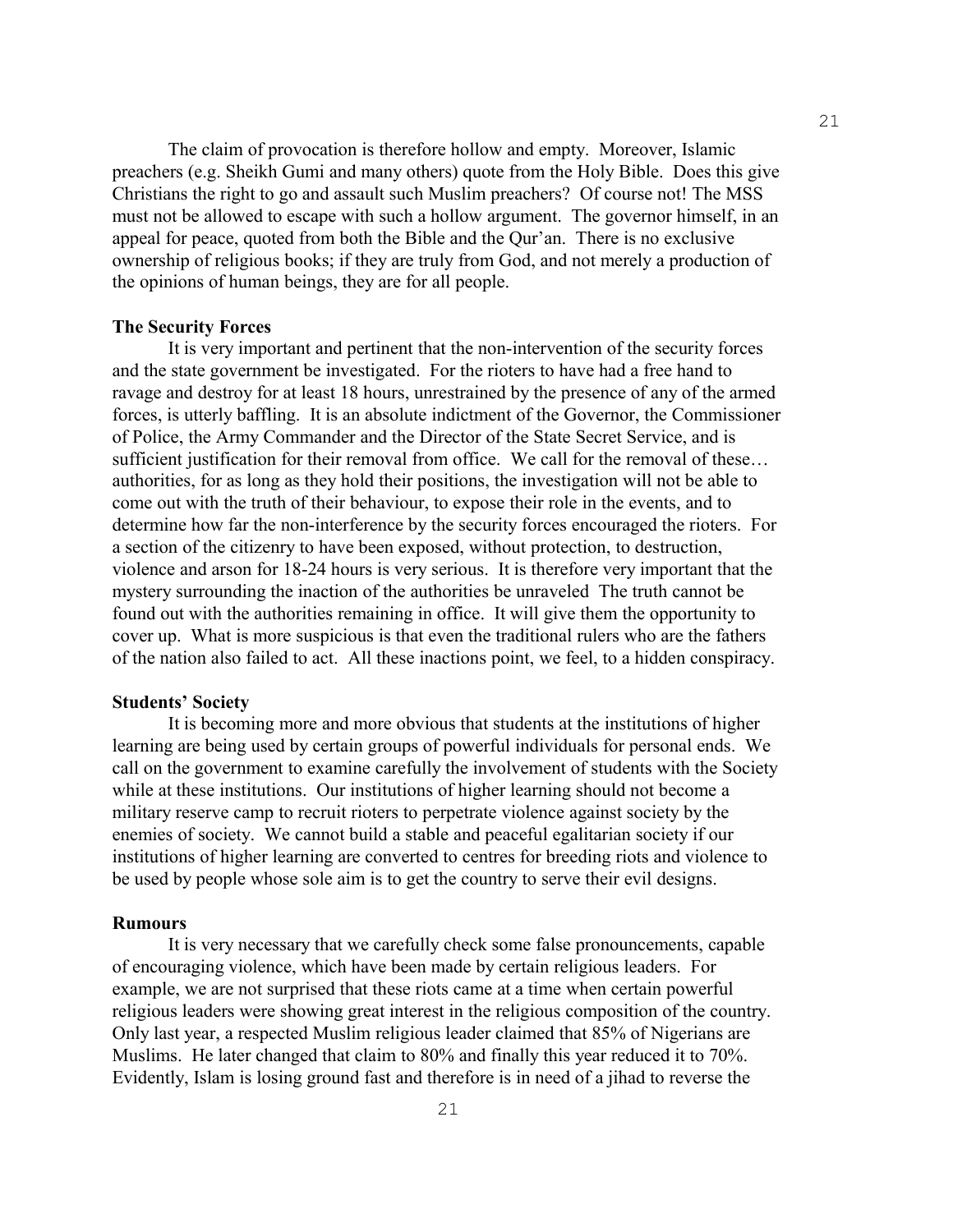trend. Christians naturally become the victims of such a jihad, for the Islamic losses are considered to be the result of conversions to Christianity.

### **The Soul That Sins, It Shall Die**

It is a deliberately false and misleading excuse to claim that the riot at Kafanchan caused the riots at Kaduna and Kano. What has the quarrel at Kafanchan to do with an innocent soul in Kaduna or Kano? If we are to adopt a system of vicarious guilt, Nigeria will cease to be a nation. Any person using the riot at Kafanchan as an excuse for his violence elsewhere must be punished severely. The government must come out clearly on this issue. Innocent people should not be made to suffer because of violence unconnected with them. If we say that a crime by a Muslim in Sokoto or Maiduguri is a crime by all Muslims in Nigeria, or that a crime committed by a Christian in Gongola or Abeokuta is a crime by all Christians, then where are we heading as a nation? Surely to self-destruction and total chaos! How can an innocent person be declared a criminal for crimes to which he was not privy? We are becoming a haven for religious fanatics and a gilded cage for innocent and law-abiding citizens. We urge the government to check this dangerous trend before it is too late.

### **Injustice Is License for Criminals**

….

Systematic injustice towards Christians has become a license for Islamic religious fanatics to constantly commit arson and violence against Christians. They have also found out that no matter what they do against Christians, Christians do not retaliate and the government and law enforcement agencies do not punish them, contrary to… the Penal Code Law….

How many times have churches been set ablaze and how many times has an object like a cross, which is sacred to Christians, been destroyed or damaged? How many times have Christian places of worship been defiled? How many times have Christians and their religion been insulted? Who among the perpetrators of such crimes has been imprisoned or fined? Thus, through acts of commission and omission, action and inaction, has the government not only encouraged but aided and abetted such actions against Christians.

How many times have Christian religious processions been stoned? How many times have Christians assembled for religious worship been stoned and Christian beaten up? How many among the perpetrators of such acts have been jailed? To the best of our knowledge, none have been punished. The government and law enforcement agencies are thus accomplices in these crimes against Christians. They have in effect declared Christians persona non grata in the land and thereby have exposed them to all manner of evil treatment. Religious fanatics have taken this as a license to become lawless and to consider their religion the religion of the government.

Other injustices also contribute to the impression that Islam is the religion of the government. Appointments and promotions seem to have religious undertones. Through discriminatory appointments and promotions the impression is created that we are an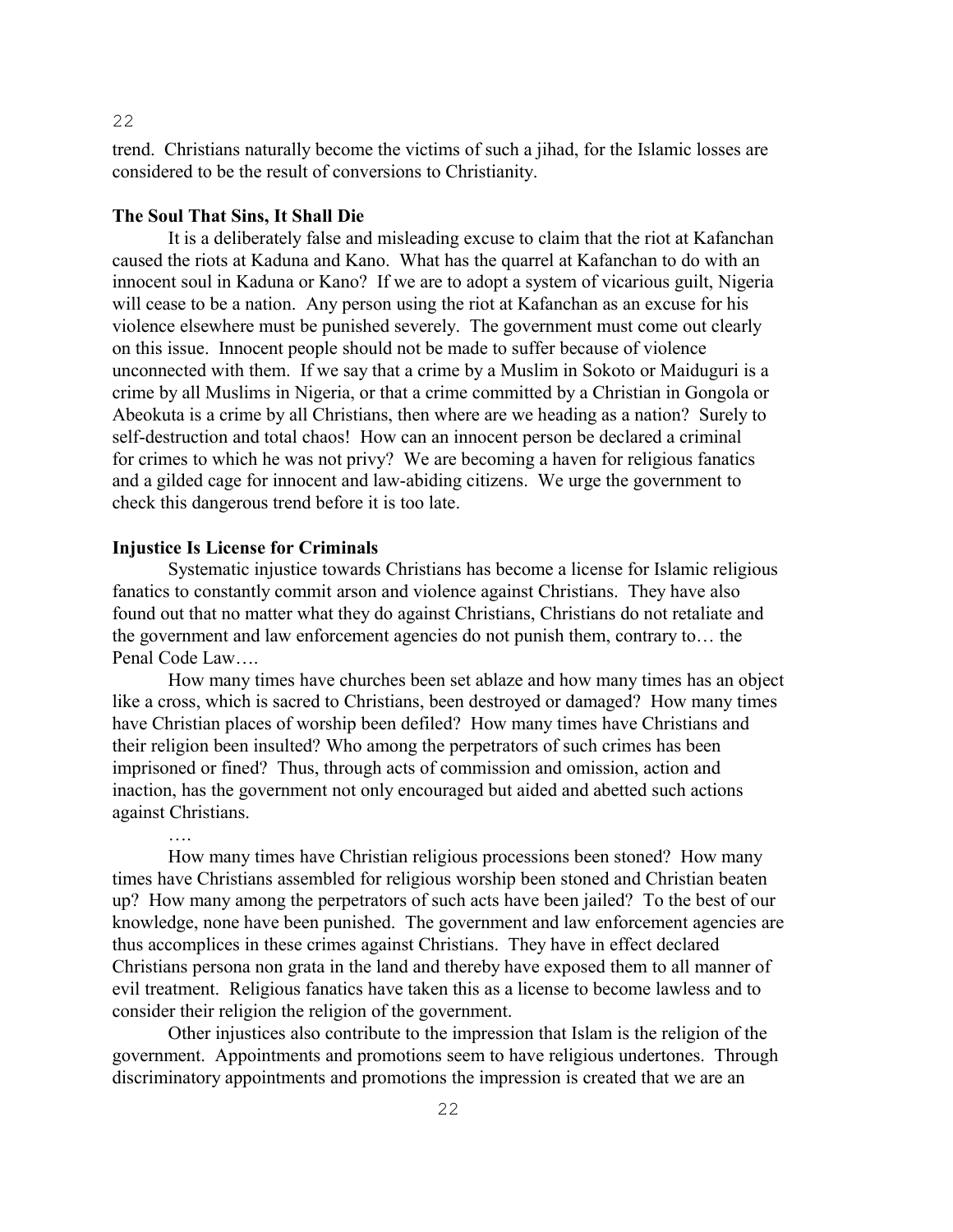Islamic state and that the land belongs to Muslims. For example, the army has thrown out the seniority principle to bring about religious bias among its leadership. Senior officers who are Christians have either been retired or made to serve in the government under their juniors who were given leadership positions because they are Muslims.

Thus, today we have leadership as follows:<sup>[38](#page-22-0)</sup>

In addition, most policy-making positions are reserved for Muslims. Such biased appointments therefore are a psychological booster for crimes against Christians.

### **Citizens Rights**

The Constitution guarantees the fundamental rights of every citizen. However, the following rights are denied to Christians:

1. The right to plots to build places of worship in some states.

2. The right to religious education for their children in states like Kano, Sokoto, Borno and others.

4. The right to freedom of religion. Schools which the government took over from the churches have been given Islamic names and now operate as Islamiya schools.

### **Ban on Public Preaching**

The ban placed on public preaching is meant to cater to the wishes of the Islamic fanatics. With the possible exception of the events at Kafanchan, we are not aware of any riot which resulted from public preaching. There were none. The ban placed on public preaching and procession is therefore meant to prevent Christians from performing the duties required by their religion, and to curtail Christian growth. It is strictly against Christians because through such preaching Christianity has been growing by leaps and bounds. Moreover, while the ban is placed on Christian activity, Muslims continue to block major streets, roads and highways every Friday to perform public worship. Every Friday, Christians tolerate the curtailing of their freedom of movement, but Muslims

refuse to tolerate a Palm Sunday procession or an Easter Monday public worship assembly, which occurs only once a year. The government, to protect the feelings of the Muslims, bans such acts and becomes insensitive to the feelings of Christians.

All these acts by the government have created the impression that Christians are aliens in the country. Christians are clearly treated as being inferior to the Muslims. Muslims do not even need a certificate of occupancy to build a mosque. Mosques… have proliferated in government ministries and parastatals. Schools and government institutions of learning have mosques but no chapels. Laws which are made to be obeyed are flagrantly violated. We are becoming a lawless nation to accommodate Islamic religious fanaticism.

#### **The Current Crisis**

While we agree with President Babangida that the present rampage was meant to lead to the overthrow of his government, it is nevertheless based on religion. According

<span id="page-22-0"></span><sup>&</sup>lt;sup>38</sup> Then follows a list of 18 of the highest positions in the Federal Government that are all held by Muslims.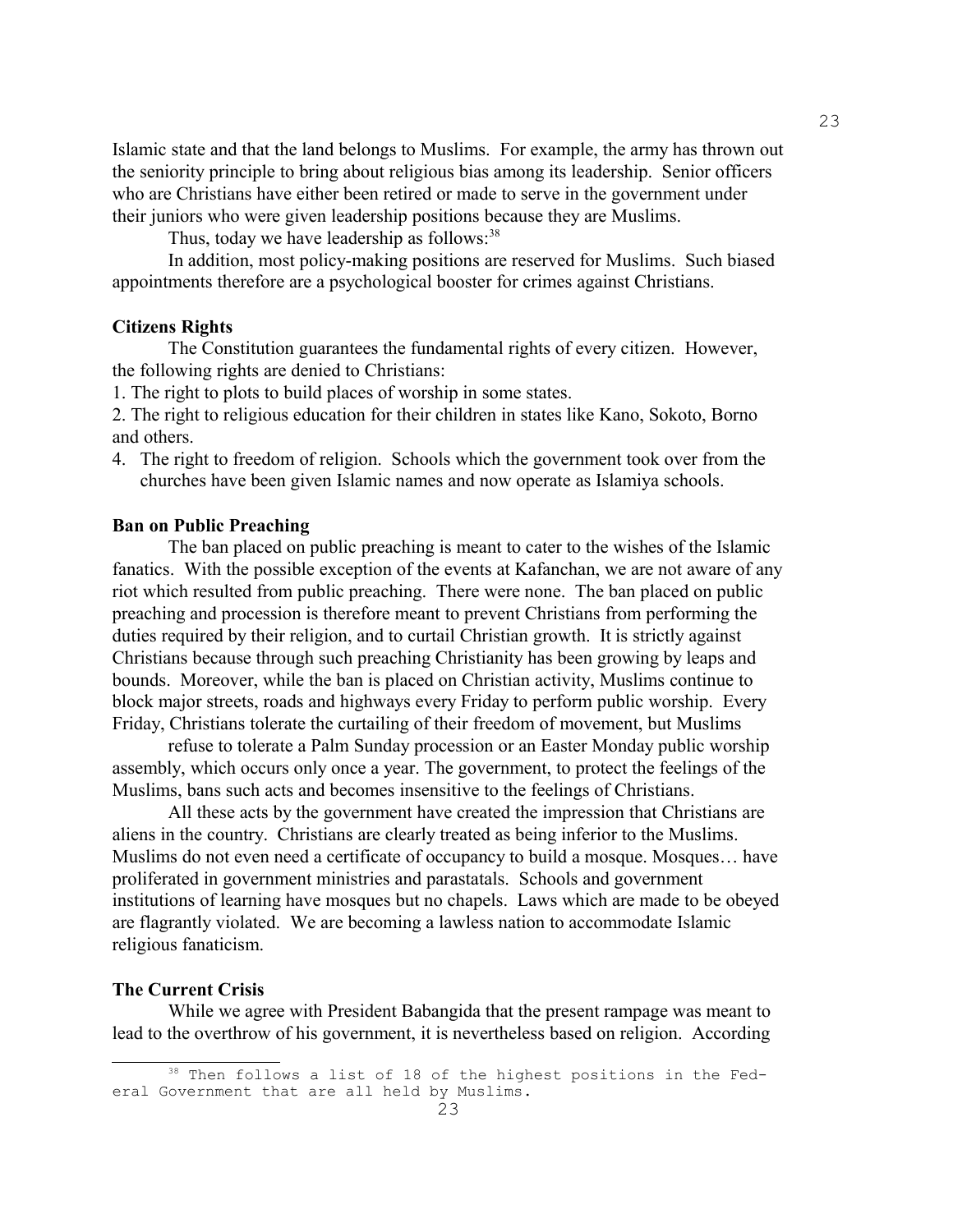to an investigation of those arrested in Gongola, the Commissioner of Police of Gongola State found that

These young men… would appear to belong to an organization whose objective is to destroy the secular government and entrench a pro-Iranian Islamic government. According to them, this is a long-term effort which has already been set in motion. The young men are members of a larger organization existing in all parts of the country. This and the act of the young men are not capable of causing a breach of the peace, but constitute a threat to the security of the nation.

Since the revolution "has already been set in motion" and particularly since it is "a larger organization existing in all parts of the country," we have clearly not yet seen the end of the matter. It is very necessary that the security forces perform the duties which are expected of them. It is our prayer that the government will fully implement the provisions of the Constitution. The government that fails to implement the Constitution and to enforce obedience to the law of the land is calling for disaster and chaos.

We of the TEKAN churches and indeed all Christians pray that the day will never come when our turning the other cheek reaches 70 times seven. If the government allows the provocation of Christians to reach 70 times seven, she will have only herself to blame.

Mr. Chairman and members of the panel, we are praying for you earnestly. We pray that God will guide and give you wisdom to get to the root of the problem and to be able to discover the true causes of the riots. We hope that those involved, no matter how powerful, will be brought to justice. Let us save our country from never-ending bloodshed.

May God bless.

#### 24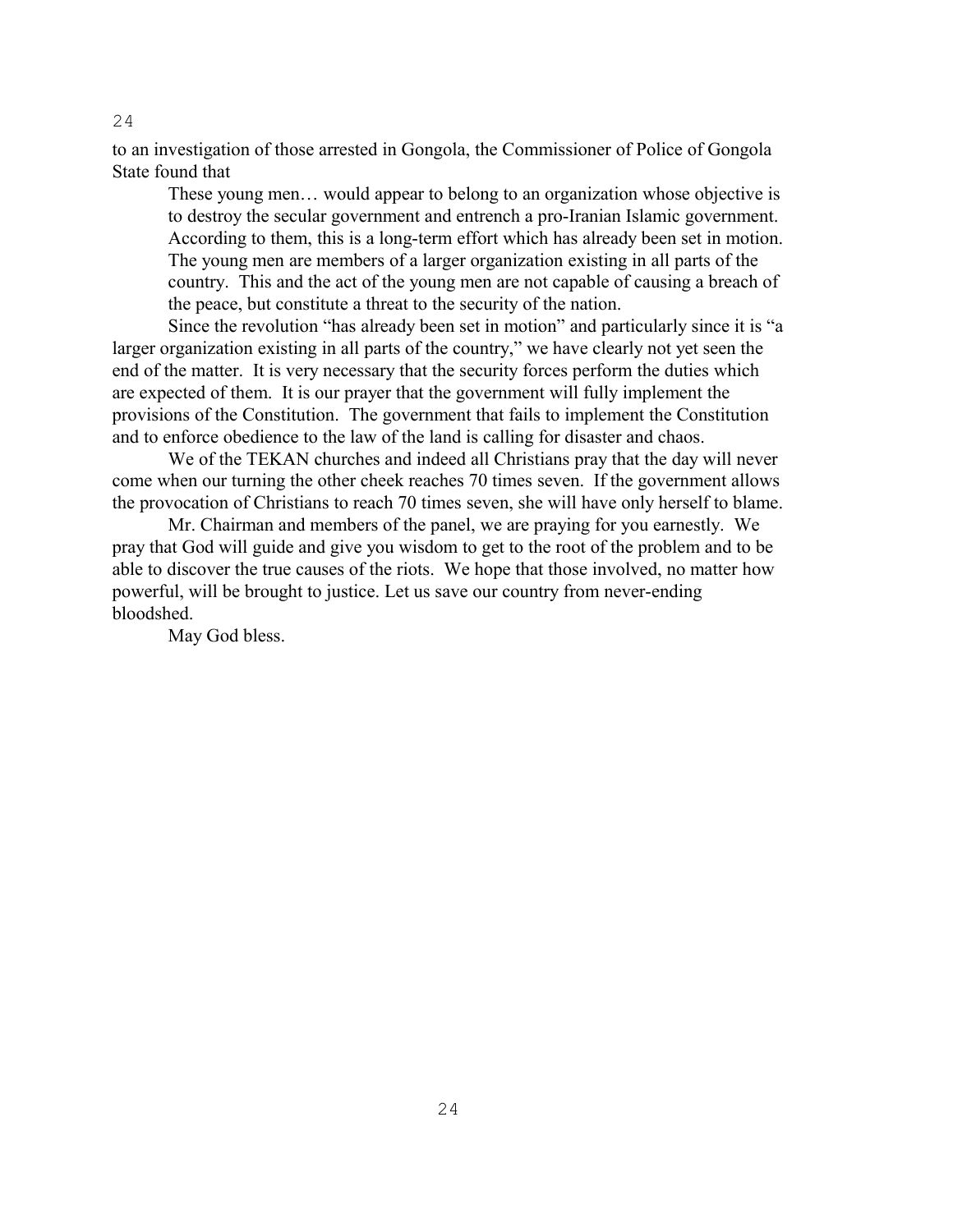## *BIBLIOGRAPHY*

xxx

*African Concord*. 28 Oct/91.

- Ahmadu Bello University, A Group of Lecturers. "The Violent Politics of Religion and the Survival of Nigeria." Appendix to press release of Christian Association of Nigeria, "The 19897 Kaduna State Religious Disturbances: A Modern Day Jihad Being Inflicted on Nigeria." 1987(?).
- Boer, Jan H. *Missionary Messengers in a Colonial Context: A Case Study of the Sudan United Mission.* Amsterdam Series of Theology, Vol. I. Amsterdam: Rodopi Editions, 1979.

\_\_\_\_, *Missions: Heralds of Capitalism or Christ?* Ibadan: Daystar Press, 1984.

Christian Association of Nigeria. CAN Release: "The 1987 Kaduna State Religious Disturbances: A Modern Day Jihad Being Inflicted on Nigeria." 1987.

*Citizen*, 21 Oct/91, 15 Jun/92.

Fearon, Josiah. Miscellaneous documents.

Gowon, D. D. "Gowon's Submission to the Kaduna State Commission of Enquiry into the Recent Disturbances in Kaduna State." Appendix to press release of Christian Association of Nigeria, "The 19897 Kaduna State Religious Disturbances: A Modern Day Jihad Being Inflicted on Nigeria." 1987(?).

Kukah, Matthew H. *Religion and Power in Northern Nigeria.* Ibadan: Spectrum Books, 1993.

*Newswatch*, 29 Apr/91, 6 May/91, 28 Oct/91.

*Nigeria Standard,* 20 Apr/94.

*Nigerian News Du Jour*, an e-mail news service, 15 May/98.

*Nigeria's Christian Digest*, 3/91.

Olupona, Jacob K., ed. *Religion and Peace in Multi-Faith Nigeria.* Ile-Ife, Nige ria:Olupona, 1992.

25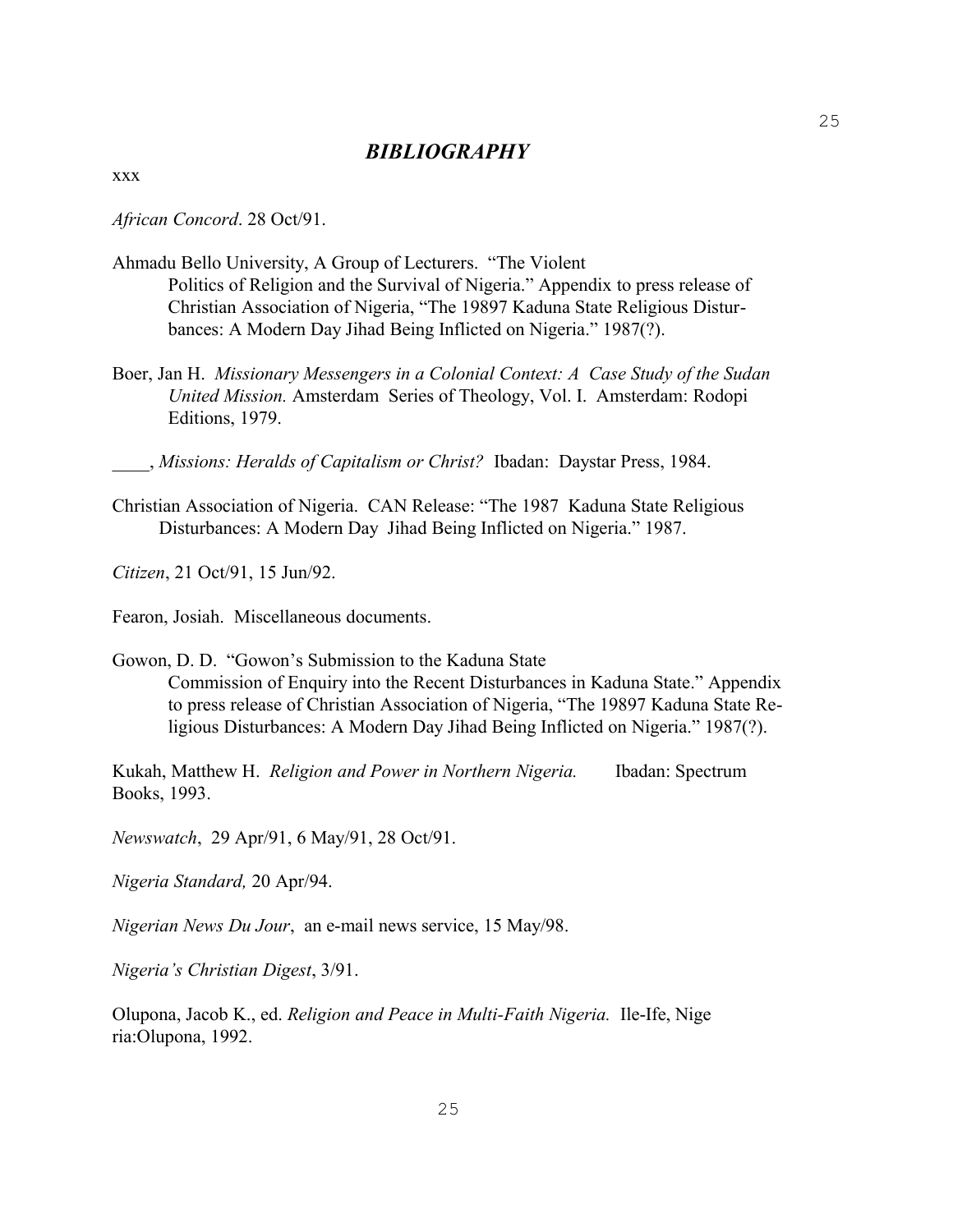26

Suleiman, M. D. "Islamic Fundamentalism: The Shias in Katsina." Conference on Islam and the History of Learning in Katsina State. Katsina, 11 May/92.

TEKAN. *Towards the Right Path for Nigeria.* Jos: TEKAN, 1987.

*Tell,* 28 Oct/91.

*Tidings,* 2/87.

*Today's Challenge,* 3/83, 4/87, 5/87.

*TSM,* 27 Sep/92.

*Weekend Guardian,* 31 Dec/94.